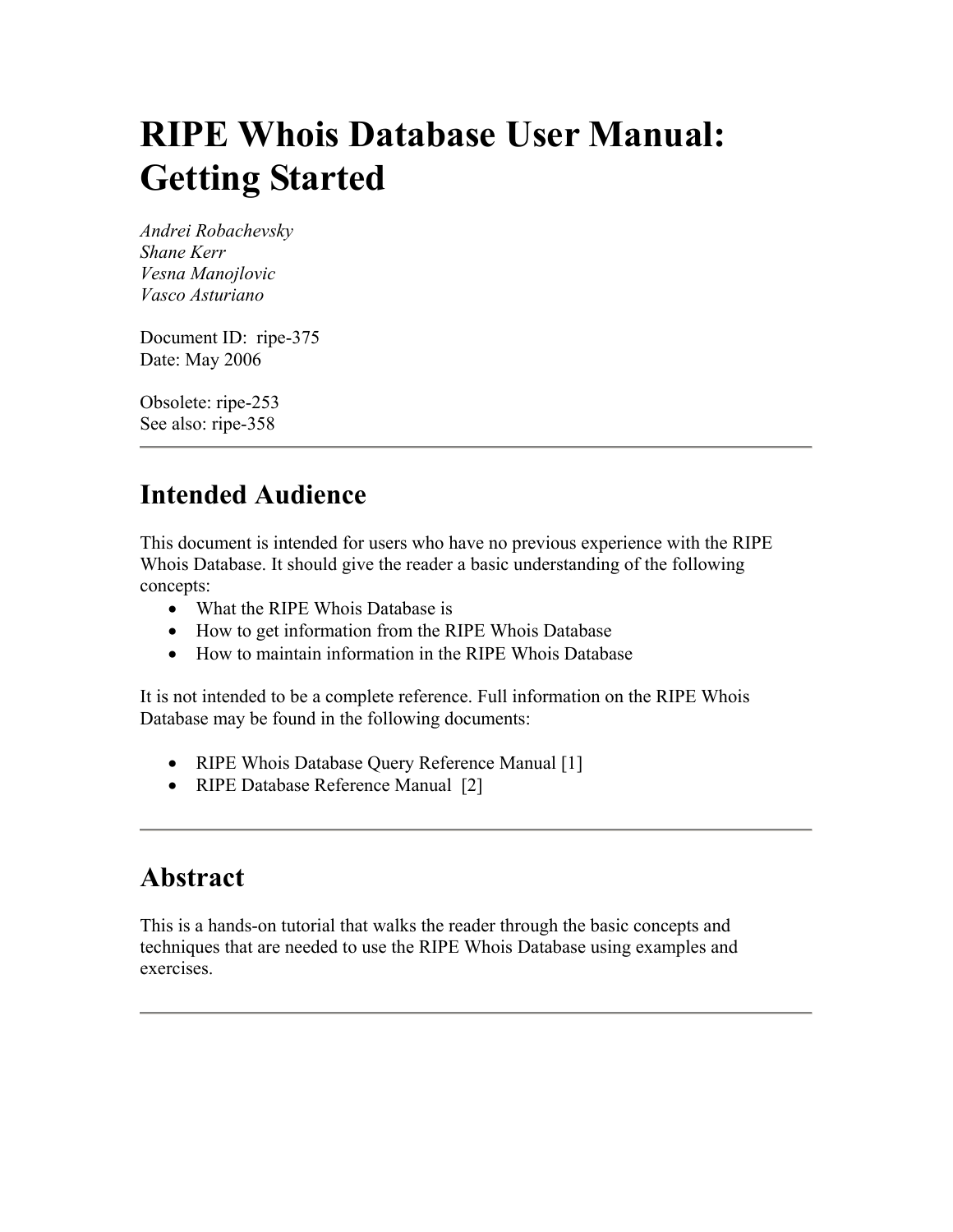# <span id="page-1-0"></span>**Conventions Used in This Document**

We use  $\le$ label> for a placeholder or to indicate syntax.

We use [option] to indicate an optional text or command argument.

We use a **BOLD** font to indicate an object type.

We use "attribute:" to indicate an attribute of an object.

"RIPE Whois Database" usually means the interface software rather than the information in the database. Where there may be any doubt, this manual will make clear what is being discussed.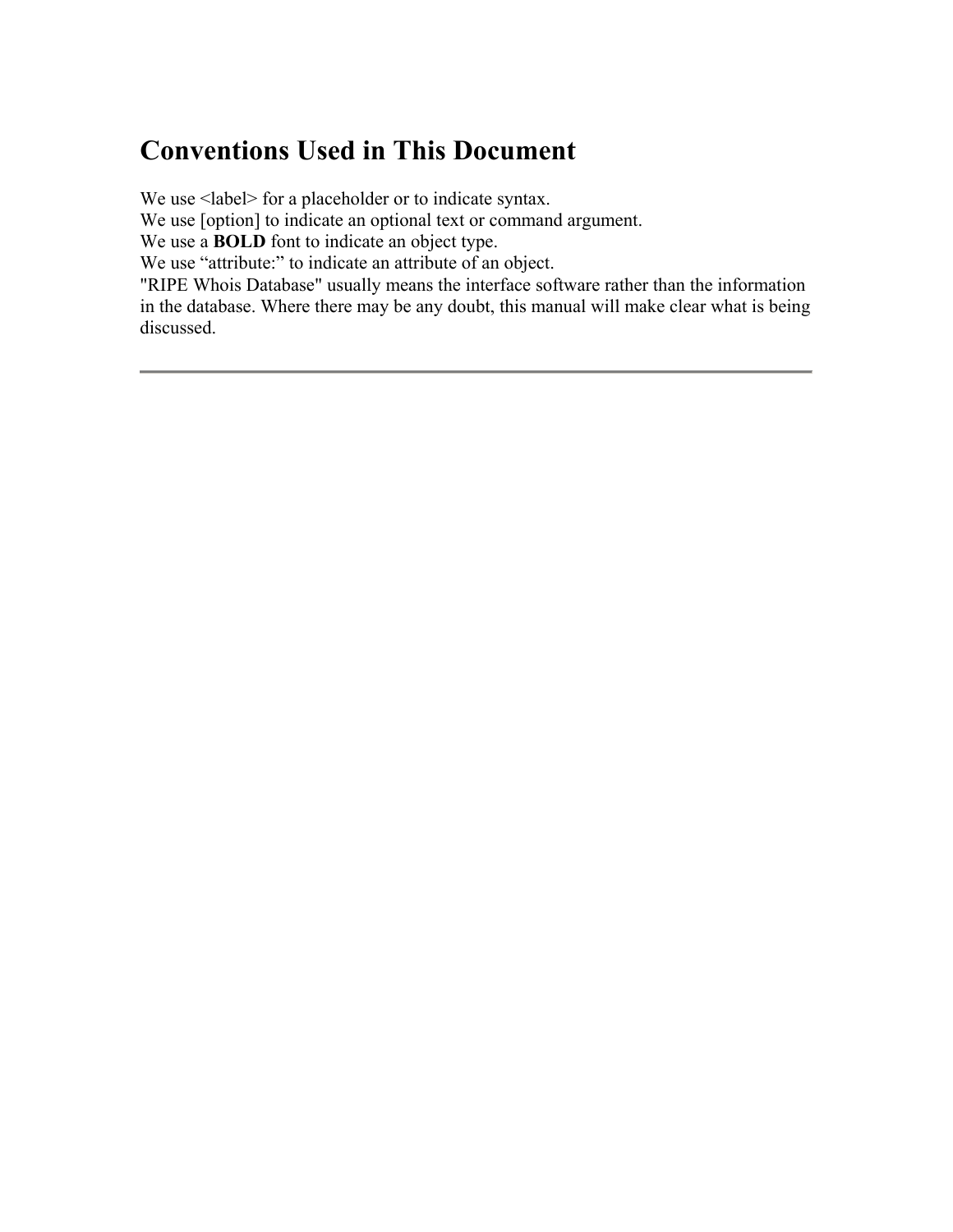# <span id="page-2-0"></span>**Table of Contents**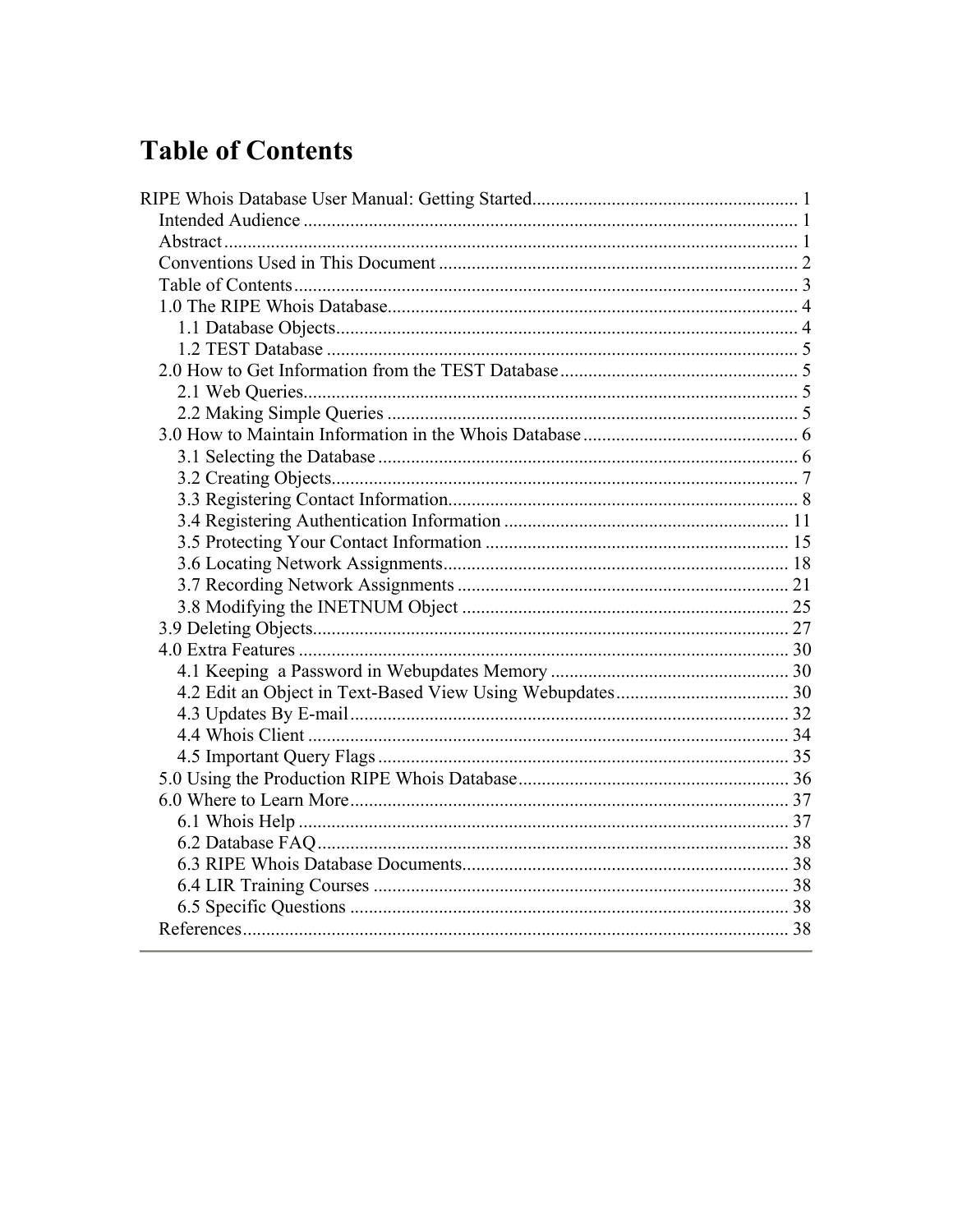### <span id="page-3-0"></span>**1.0 The RIPE Whois Database**

The RIPE Network Management Database, often called the 'RIPE Database' is a public database that contains information about registered IP address space and AS Numbers, routing policies, and reverse DNS delegations in the RIPE NCC service region. It is used for Internet network management.

### <span id="page-3-1"></span>**1.1 Database Objects**

Records in the RIPE Database are called "objects". Each object is a list of "attributevalue" pairs displayed in plain text. An example:

| person:        | John Smith                      |
|----------------|---------------------------------|
| address:       | Example LTD                     |
|                | High street 12                  |
|                | St.Mery Mead                    |
|                | Essex, UK                       |
| phone:         | +44 1737 892 004                |
| $e$ -mail:     | john.smith@example.com          |
| nic-hdl:       | JS1-TEST                        |
| remarks:       | ******************************* |
| remarks:       | This object is only an example! |
| remarks:       | ******************************* |
| abuse-mailbox: | abuse@example.com               |
| changed:       | john.smith@example.com 20051104 |
| source:        | TEST                            |

This is a **person** object for John Smith. The attributes are "person:", "address:", "phone:" and so on. An attribute name always starts in the first column, and ends with a colon (:). Everything after the colon is the value.

Objects can store information about different resources. For example:

| Network Management Resource       | Object types               |
|-----------------------------------|----------------------------|
| <b>IP Address Ranges</b>          | inetnum, inet6num          |
| <b>Routing Policies</b>           | aut-num, route, route6     |
| <b>Reverse DNS Delegations</b>    | domain                     |
| <b>Contact Information</b>        | person, role, organisation |
| <b>Authentication Information</b> | mntner                     |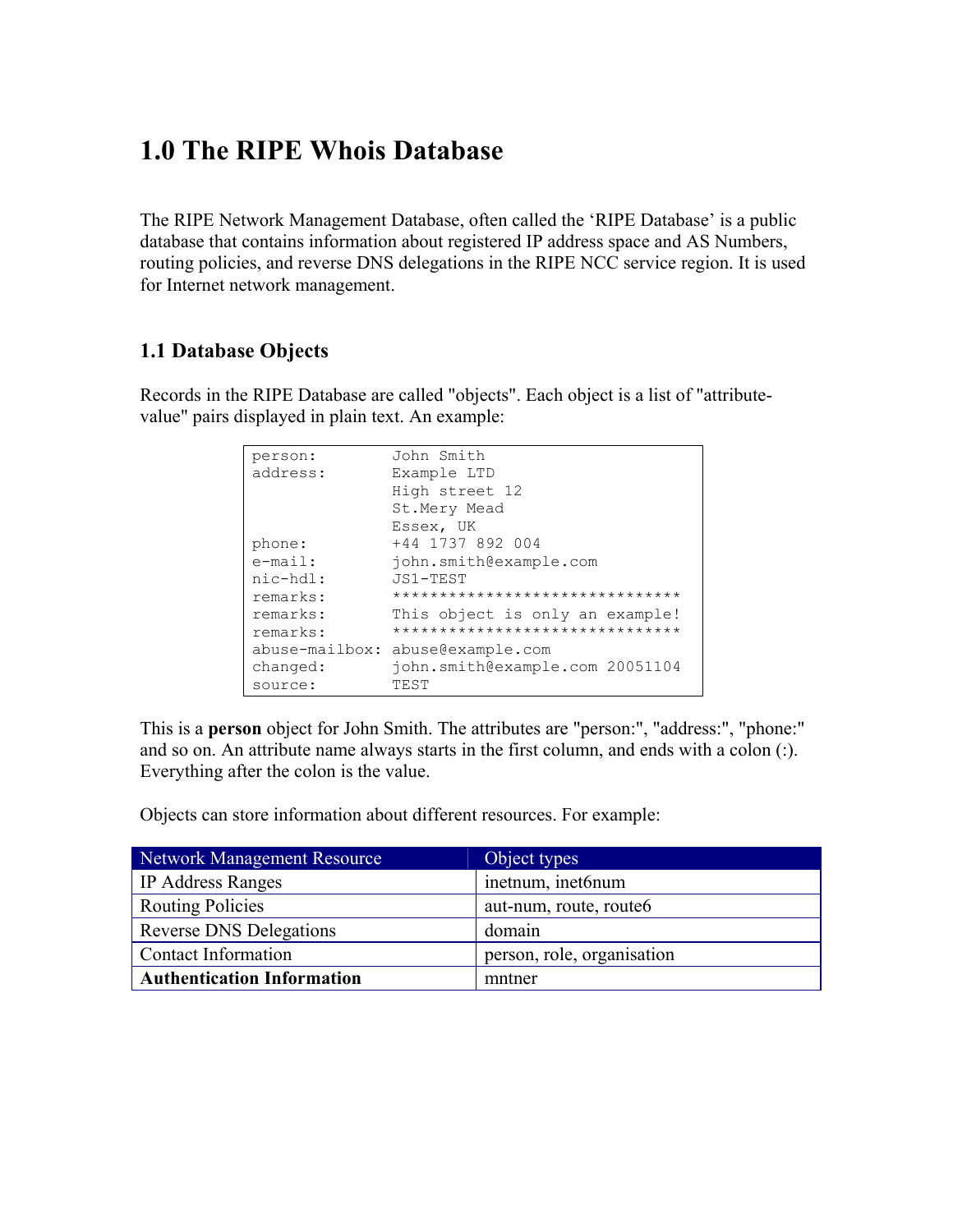### <span id="page-4-0"></span>**1.2 TEST Database**

The RIPE NCC provides a TEST database where users can learn how to use the whois database software. The TEST database uses the same software as the RIPE Whois Database, but changes in one do not affect the other. The data in the TEST database is not a copy of the real data in the RIPE Whois Database and is provided purely for learning purposes.

All examples below use the TEST database. However, all procedures described are the same for the RIPE Database. In section [5.0 Using the Production RIPE Whois Database,](#page-35-1) we will explain what the differences are when using the RIPE Whois Database. Do not use the production RIPE Whois Database for testing purposes. It is good practice to delete all objects you have created in the TEST database when you have finished the exercises in this guide.

### **2.0 How to Get Information from the TEST Database**

### <span id="page-4-1"></span>**2.1 Web Queries**

The simplest way to get information from the TEST database is to use the web interface available at:

<http://www.ripe.net/perl/test-whois>

### **2.2 Making Simple Queries**

To query for a particular object the user specifies its "primary key:". This is an attribute value that identifies a unique occurrence of the object type.

| Object Type | <b>Primary Key Attribute</b> | <b>Example Primary Key Value</b> |
|-------------|------------------------------|----------------------------------|
| inetnum     | "inetnum:"                   | $193.0.0.0 - 193.0.0.255$        |
| inet6num    | "inet6num:"                  | 2001:0610:0240::/42              |
| person      | "nic-hdl:"                   | <b>JS1-TEST</b>                  |

### *Example:*

We are going to query for the **person** object with the "nic-hdl:" attribute JS1-TEST. Type the following in the query box:

js1-test

The reply includes the object in section [1.1 Database Objects.](#page-3-1) Note that the attribute value is not case-sensitive.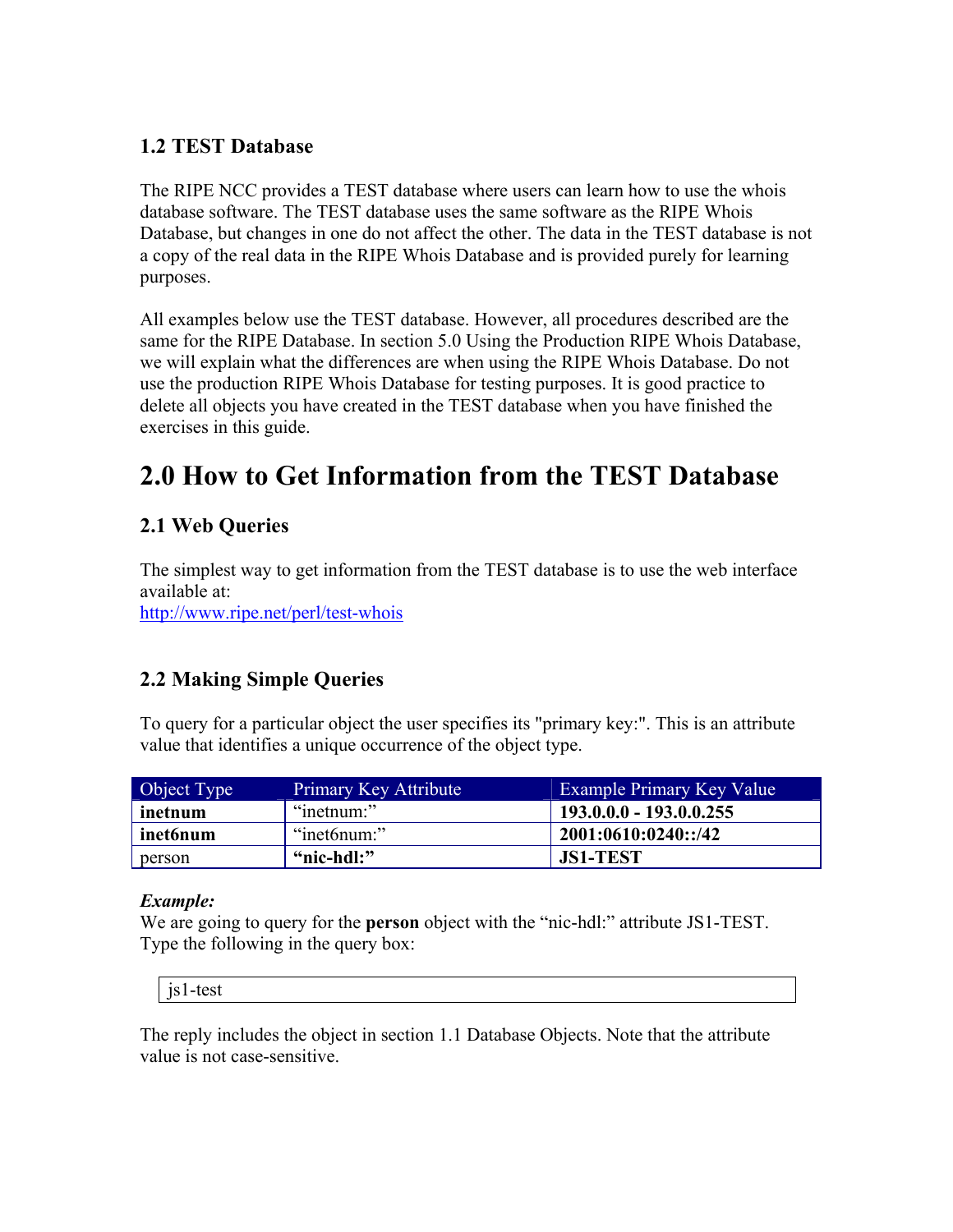# <span id="page-5-0"></span>**3.0 How to Maintain Information in the Whois Database**

The RIPE Whois Database is used for storing information about Internet resources. You will need to create objects in the database to document your usage of these resources.

Objects in the RIPE Whois Database must reflect the current state of the resources they describe. It is important to modify objects as the details of resources change, or delete objects if resources are no longer used. When IP addresses are assigned to customers, or new staff members are appointed as contacts, it is important to create new objects to reflect this in the database.

You can make updates to the database by using the online update interface (*webupdates*) available at:

<https://www.ripe.net/fcgi-bin/webupdates.pl>

With *webupdates*, authorised users can directly create, modify or delete database objects using automated processing. After you submit an object update, the screen will return a complete report of the requested operation.

If there were any errors, the update will fail, and the report will describe the reason(s) for this failure. If the error report does not help you locate the problem, you can send a copy of it to  $\langle \frac{\text{pipe-dbm}(\partial \text{pipe.net}}{\text{time}} \rangle$ . A RIPE NCC support engineer will help you locate the problem.

The following sections describe the process of creating and maintaining objects in the TEST database. By the end of this document, you will have learned how to create and protect an object representing a network assignment.

### <span id="page-5-1"></span>**3.1 Selecting the Database**

Throughout much of this document, you will learn how to perform modifications using the TEST database. Before each update is performed, you need to select the TEST database as source in *webupdates*.

To select the TEST database as source, go to: <https://www.ripe.net/fcgi-bin/webupdates.pl>

1. Click **[Select Source]** in the header of *webupdates*: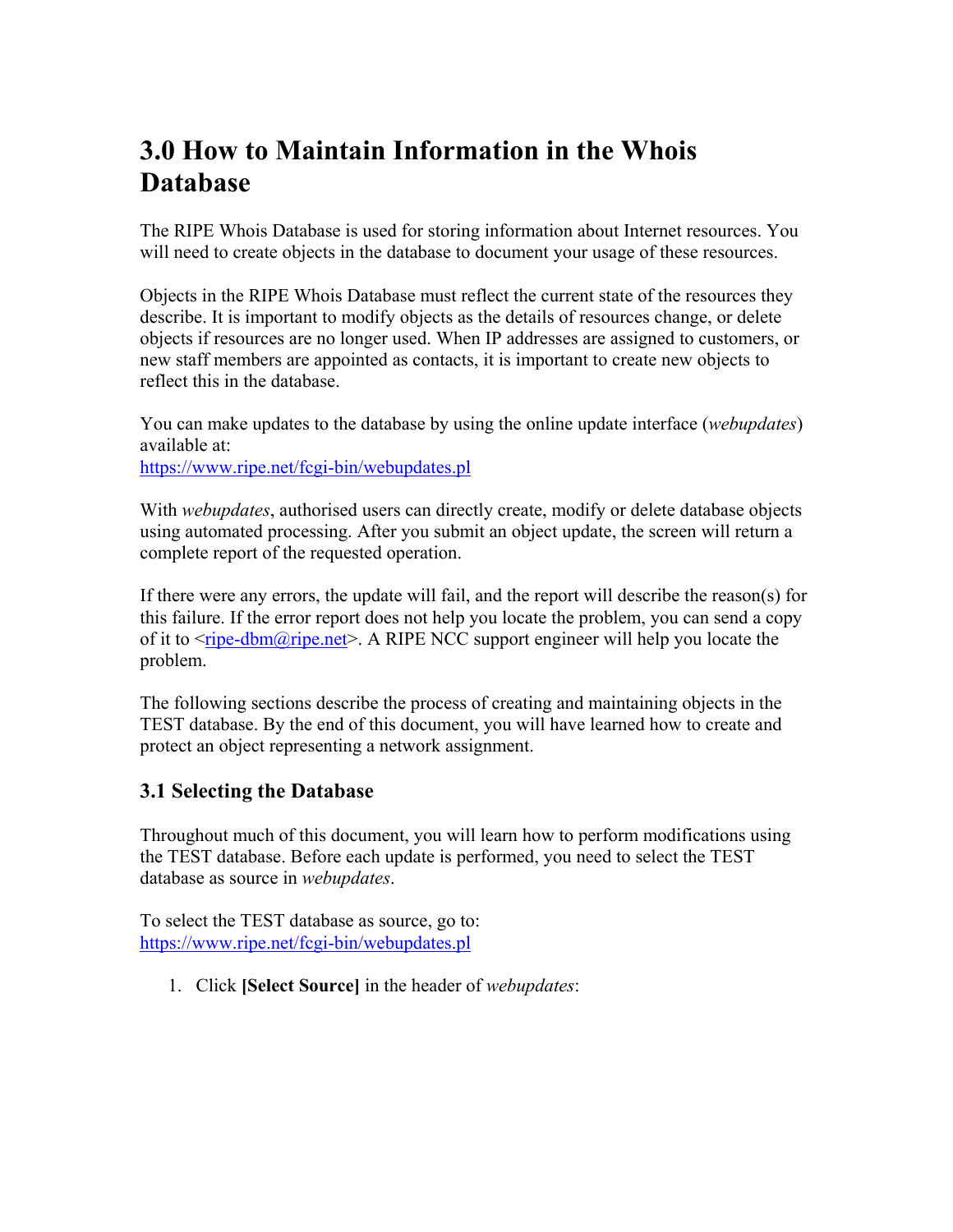<span id="page-6-0"></span>

| <b>Updating the RIPE Whois Database</b>            |                                                                                                                          |  |  |  |
|----------------------------------------------------|--------------------------------------------------------------------------------------------------------------------------|--|--|--|
| you are here: home -> Whois Database -> Webupdates |                                                                                                                          |  |  |  |
|                                                    | [Help] [Add] [Edit] [Authorisation] [Select Source] [Query Database] [Copyright]<br><b>Updating RIPE TEST Database</b>   |  |  |  |
| <b>Select Source</b>                               |                                                                                                                          |  |  |  |
|                                                    | <b>Current Configuration:</b>                                                                                            |  |  |  |
| Source:                                            | <b>RIPE</b>                                                                                                              |  |  |  |
| <b>Update Url:</b>                                 | http://www.ripe.net/syncupdates-test                                                                                     |  |  |  |
| <b>Query Host:</b>                                 | test-whois.ripe.net                                                                                                      |  |  |  |
| <b>Query Port:</b>                                 | 43                                                                                                                       |  |  |  |
| Query Url:                                         | http://www.ripe.net/fcgi-bin/test-whois                                                                                  |  |  |  |
| RIPE TEST Database                                 | Select Update Source<br>About RIPE NCC   Site Map   LIR Portal   About RIPE   Contact   © RIPE NCC. All rights reserved. |  |  |  |

2. Select "RIPE TEST database" from the list and press **Select Update Source**.

### **3.2 Creating Objects**

The **inetnum** object contains information about registered IP address space; this includes the range of addresses, status, and responsible contacts.

Before this object can be created in the database, you must first create some preliminary objects. These objects contain information that is referenced by the **inetnum** object. This requires the creation of the following objects:

- A **person** object that contains information about the administrative and technical contacts for this network. This is referenced from the "admin-c:" and "tech-c:" attributes of the **inetnum** object.
- A **mntner** object that contains authentication information that identifies who can modify the contents of this object. This is referenced from the "mnt-by:" attribute of the **inetnum** object. The **mntner** object protects the **inetnum** object.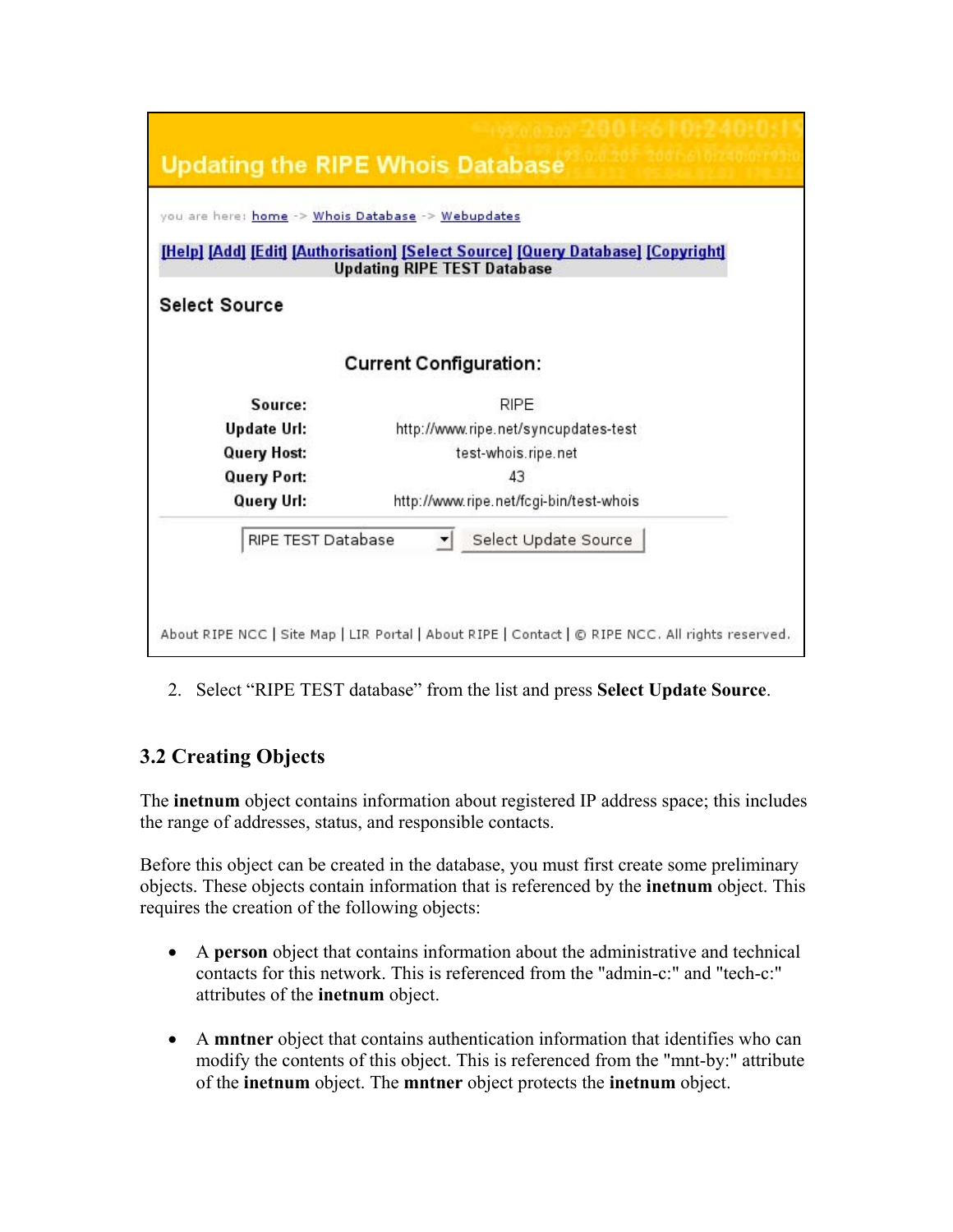### <span id="page-7-0"></span>**3.3 Registering Contact Information**

Contact information, such as a phone number and e-mail address, is stored in the **person** object. To create a new **person** object in the database:

- 1. Select the TEST database as your update source. We tell you how to do this in section [3.1 Selecting the Database.](#page-5-1)
- 2. Click on the **[Add]** option (in the header of *webupdates*) to create a new object in the TEST Database and select object type: "**person**":

| [Help] [Add] [Edit] [Authorisation] [Select Source] [Query Database] [Copyright]<br><b>Updating RIPE TEST Database</b> |  |  |
|------------------------------------------------------------------------------------------------------------------------|--|--|
| Create a new object                                                                                                    |  |  |
| Add Object<br>person                                                                                                   |  |  |

- 3. Click on Add Object.
- 4. In the next screen, enter the information for the attributes of the object that you are creating.

An attribute has two main characteristics:

- **Mandatory/Optional** If an attribute is mandatory, it must always be present in any object of that type that is stored in the RIPE Whois Database. If it is optional, you can leave it out.
- **Single/Multiple** If an attribute is single, then only one attribute of that type can be present in an object. If it is multiple, the object can contain more than one instance of the same attribute.

**Note:** To see the full template of an object type including the characteristics of all its attributes, you can query the database for: *"-t [object type]".* 

### *Example:*

Click on **[Query Database]** and enter:

-t person

| person:  | [mandatory] | [single]   | [lookup key] |
|----------|-------------|------------|--------------|
| address: | [mandatory] | [multiple] |              |
| phone:   | [mandatory] | [multiple] |              |
| fax-no:  | [optional]  | [multiple] |              |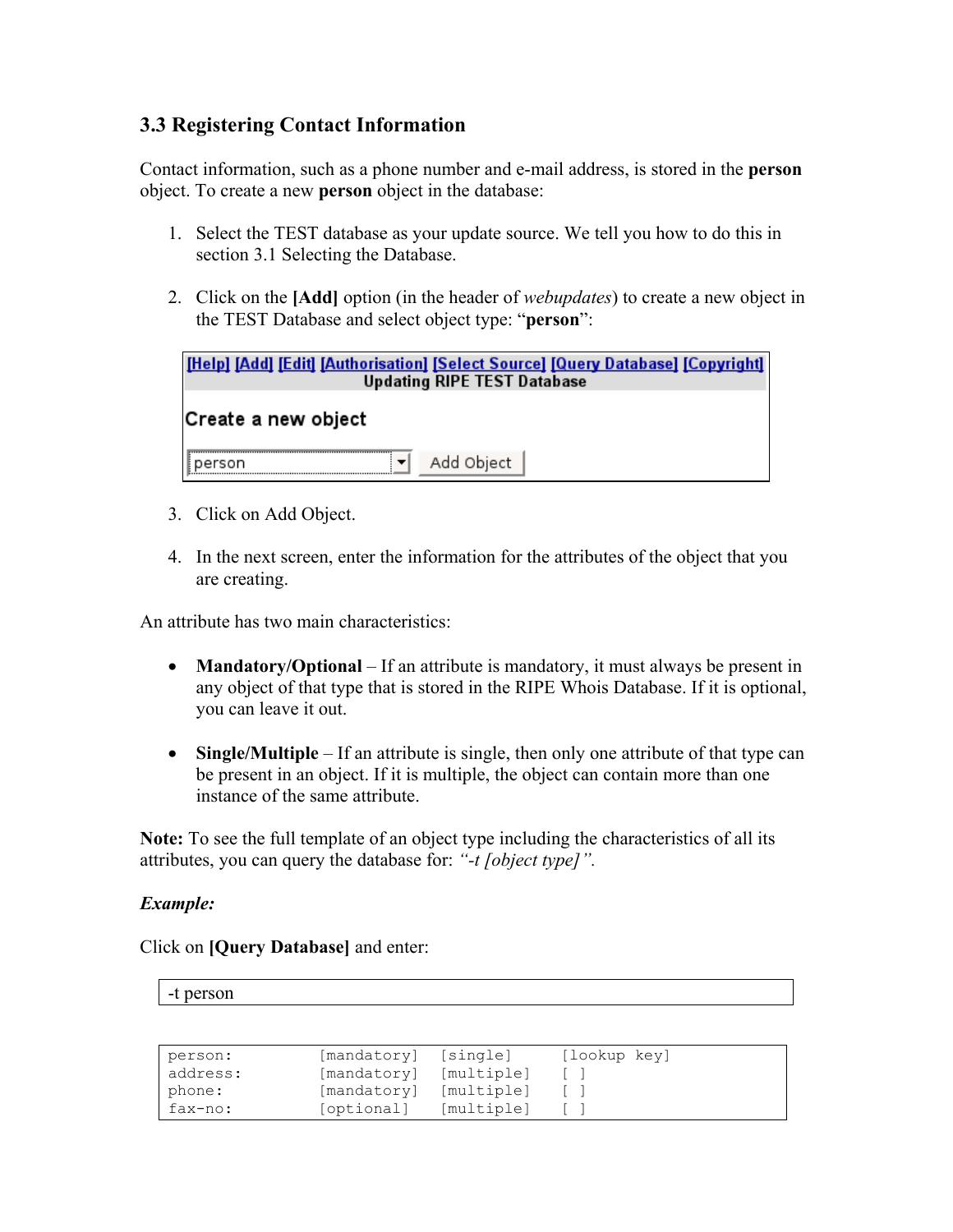| $e$ -mail:     | [optional]  | [multiple] | [lookup key]          |
|----------------|-------------|------------|-----------------------|
| crq:           | [optional]  | [multiple] | [inverse key]         |
| nic-hdl:       | [mandatory] | [single]   | [primary/look-up key] |
| remarks:       | [optional]  | [multiple] |                       |
| notify:        | [optional]  | [multiple] | [inverse key]         |
| abuse-mailbox: | [optional]  | [multiple] | [inverse key]         |
| $mnt-by:$      | [optional]  | [multiple] | [inverse key]         |
| changed:       | [mandatory] | [multiple] | $\sim$                |
| source:        | [mandatory] | [single]   |                       |

When creating a new object with *webupdates*, only the mandatory attributes are shown automatically. You can add optional attributes and/or other instances of multiple attributes by using the **Add New Field** section.

Return to the *webupdates* screen and prepare a **person** object to be created in the TEST database.

Use "AUTO-1" for the "nic-hdl:" attribute, your e-mail address for the "changed:" attribute, and "TEST" for the "source:" attribute.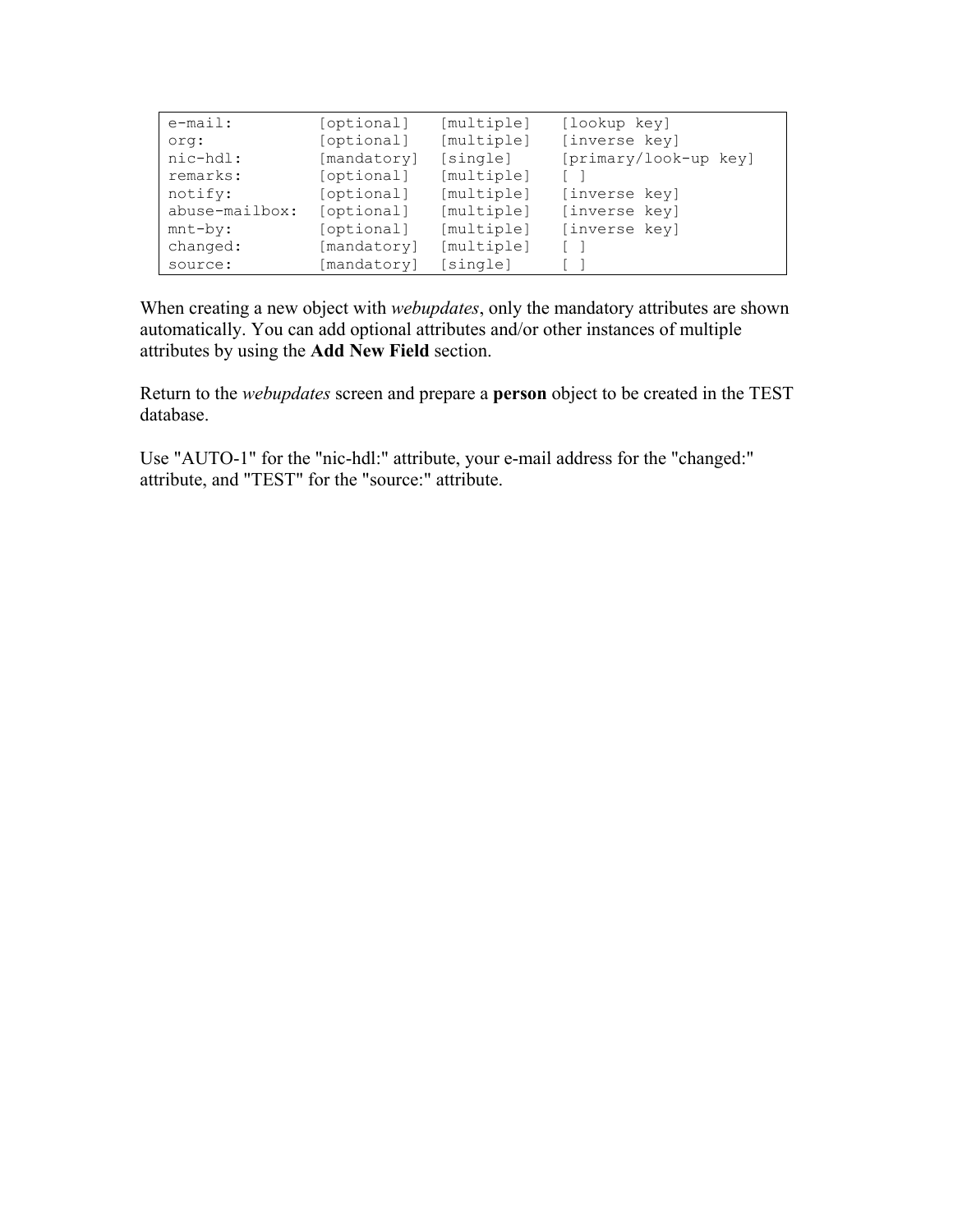| [Help] [Add] [Edit] [Authorisation] [Select Source] [Query Database] [Copyright]<br><b>Updating RIPE TEST Database</b> |                                                                              |                                                 |
|------------------------------------------------------------------------------------------------------------------------|------------------------------------------------------------------------------|-------------------------------------------------|
| Legend                                                                                                                 |                                                                              |                                                 |
| Move field up<br>Move field down                                                                                       | Convert field to multi-line<br>Add another line of the same field<br>$+$ $-$ | Help about the field<br>$\times$ Delete field   |
|                                                                                                                        | person:  John Smith                                                          | 리티                                              |
|                                                                                                                        | address: Example LTD                                                         | P I<br>$\vert \cdot \vert \times$<br>ᆸ<br>$\pm$ |
|                                                                                                                        | High street 12<br>St.Mery Mead<br>address: Essex, UK                         | 리<br>$+$ $+$ $+$ $\times$                       |
|                                                                                                                        | phone: +44 1737 892 004                                                      | 귀 티 비 쉬 쉬                                       |
|                                                                                                                        | e-mail:  john.smith@example.com                                              | t ↓ x                                           |
|                                                                                                                        | nic-hdl: AUTO-1                                                              | 린.<br>$+ + $<br>ᄐ                               |
|                                                                                                                        | remarks: [ноомного полового полового полового полового                       | $\equiv$ +<br>$\vert x \vert$<br>P I            |
|                                                                                                                        | remarks: This object is only an example!                                     | 린.<br>$+$ $+$ $+$ $\times$<br>ᆯ                 |
|                                                                                                                        | remarks:  *********************************                                  | Р.<br>$\downarrow$ $\times$                     |
|                                                                                                                        | abuse-mailbox: abuse@example.com                                             | ٦١<br>$+$ $+$ $+$ $\times$<br>트                 |
|                                                                                                                        | changed:  john.smith@example.com                                             | P I<br>트<br>$+1$<br>$+$                         |
| source: TEST                                                                                                           |                                                                              | 민리<br>$+ + $                                    |
| Add New Field:                                                                                                         | $\mathbf{I}$ the address<br>address<br>after<br>▼                            | Field. Add a field                              |
|                                                                                                                        | <b>▽ Force New</b>                                                           |                                                 |
|                                                                                                                        | Submit Update<br>Switch View                                                 |                                                 |

By checking the **Force New** box, you guarantee that the object is only created if it does not already exist in the database. We recommend that you keep this option checked, to avoid accidentally modifying an existing object.

5. When you have finished setting up the object, press **Submit Update**.



6. Wait for an acknowledgement from the TEST database to appear on your screen. This may take some time to complete. Here is an example of the type of message you will see, if your update is successful:

Create SUCCEEDED: [person] JS1-TEST John Smith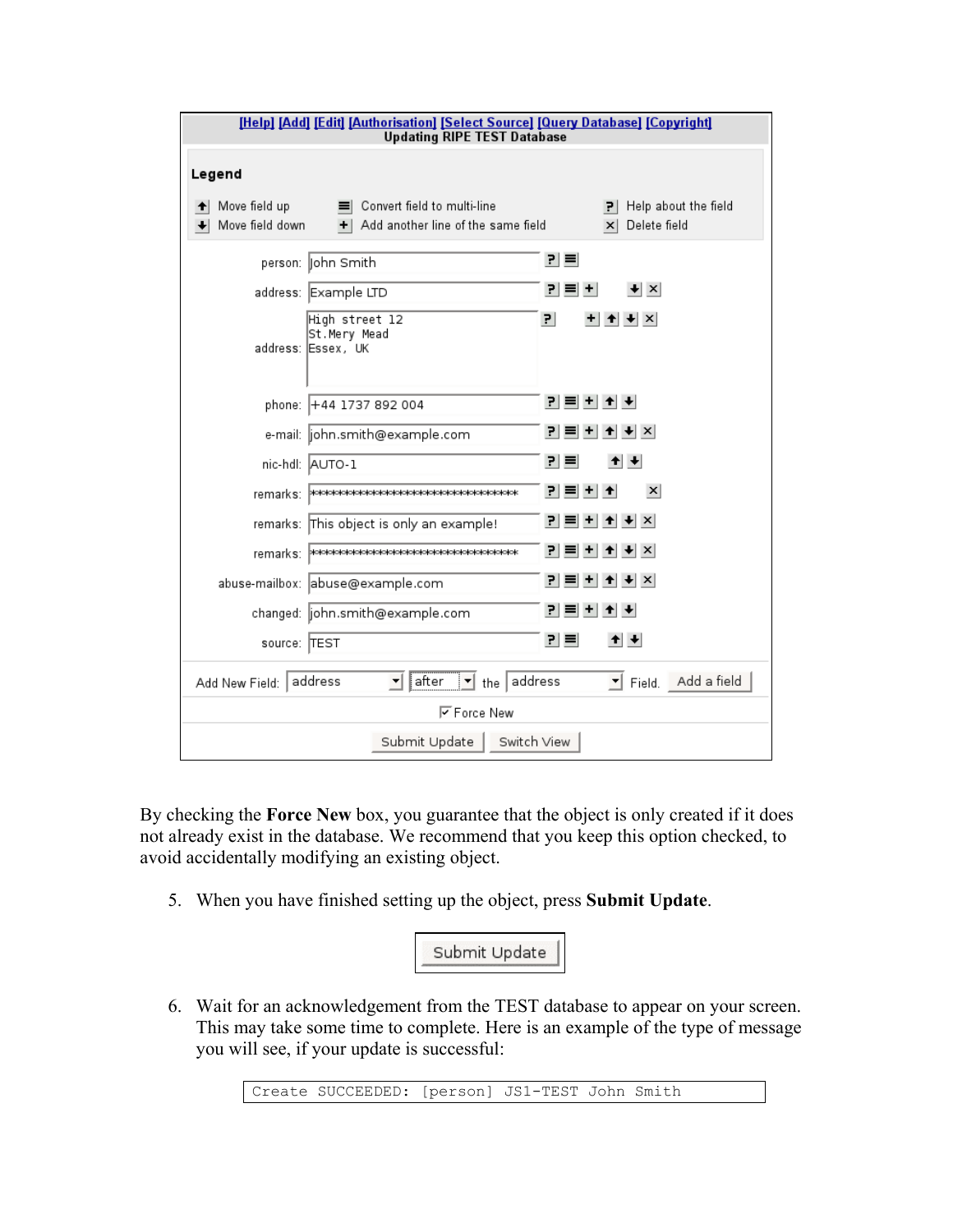```
***Warning: Date '20051104' added to changed: 
attribute 'john.smith@example.com'
```
<span id="page-10-0"></span>**Note:** The text after the [**person**] tag (JSI-TEST) is the NIC handle of the person. It replaces the AUTO-1 value of the "nic-hdl:" attribute in the original submission. It will be unique and is the primary key of this **person** object. Any references to this **person** object will use this NIC handle.

You can use the new NIC handle value to query for this object. If you do this, you can also see that the "changed:" attribute has had the date of the creation added. This is normal behaviour and is the reason for the "\*\*\*Warning:" message in the example above.

If there was an error, the acknowledgement will tell you that the update has failed and will also report any errors. For example, it may contain the following:

```
Update FAILED: [person] AUTO-1 John Smith 
***Error: Syntax error in object
```
This message means that the update failed because of a problem with the syntax in the object. Check for invalid attribute values to find the cause of the error.

### <span id="page-10-1"></span>**3.4 Registering Authentication Information**

"Authentication" is when you prove that you are who you claim to be. This information is prevents other users from modifying your data. In the database, the information that verifies authentication is stored in the **mntner** object (also called the maintainer object).

To create a new **mntner** object in the database, do the following:

1. As with the creation of your **person** object, choose the TEST database as update source, and then select **mntner** from the object list in the **[Add]** section:



2. Set up your **mntner** object using *webupdates*. Follow the same steps that you used previously for the **person** object.

**Note:** For any object type, you can get the object's template with a detailed description of the meaning and syntax of each allowed attribute, by querying for: "-v [object type]".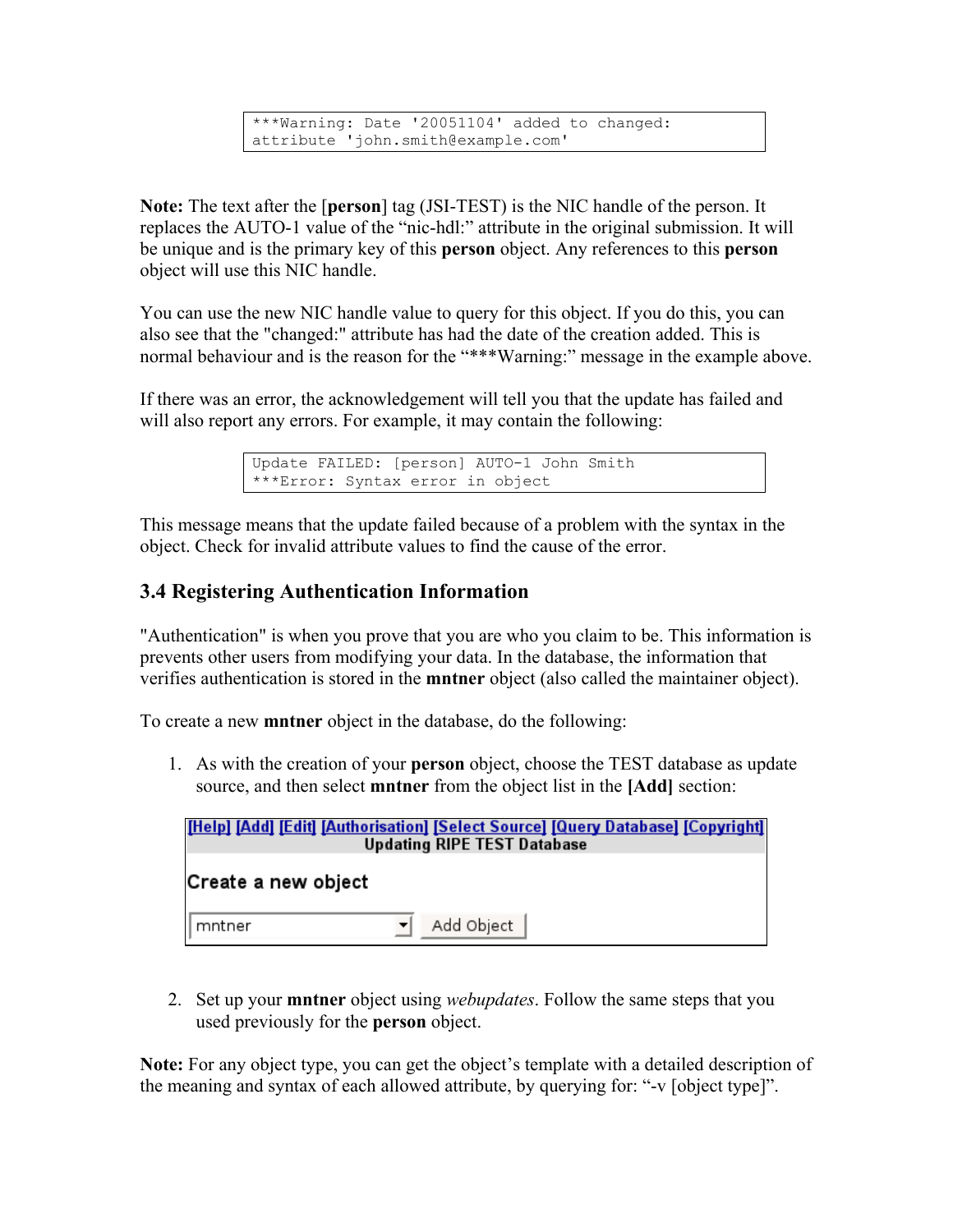To get a full description of all the **mntner** object's fields, query the RIPE Whois Database for:

-v mntner

Check the syntax definition for the "mntner:" attribute field, when choosing your own **mntner** name:

> A unique identifier of the mntner object. Made up of letters, digits, the character underscore " ", and the character hyphen "-"; the first character of a name must be a letter, and the last character of a name must be a letter or a digit.

For the "admin-c:" and "tech-c:" attributes, you should use the value of the "nic-hdl:" from the **person** object that you created earlier in this tutorial. The database will not allow you to create a **mntner** object unless this **person** object already exists.

The "auth:" attribute begins with a keyword identifying the authentication method. This is followed by the authentication information.

In the example below, we have used the MD5-PW method. For both the MD5-PW and CRYPT-PW methods, a password is used to authenticate database updates. To encrypt your password to either MD5-PW or CRYPT-PW, you can use this web tool:

<https://www.ripe.net/cgi-bin/crypt.cgi>

Here is an example of an "auth:" attribute using an MD5 encrypted password:

auth: MD5-PW \$1\$9KZv4vZf\$zD8GoM7Ppvc74ypGmjedt/

The "mnt-by:" attribute refers to the **mntner** that is authorised to perform updates on an object. The **mntner** object usually maintains itself, so use your maintainer name (the value of the "mntner:" attribute) in the "mnt-by:" attribute.

Use "TEST-DBM-MNT" in the "referral-by:" attribute.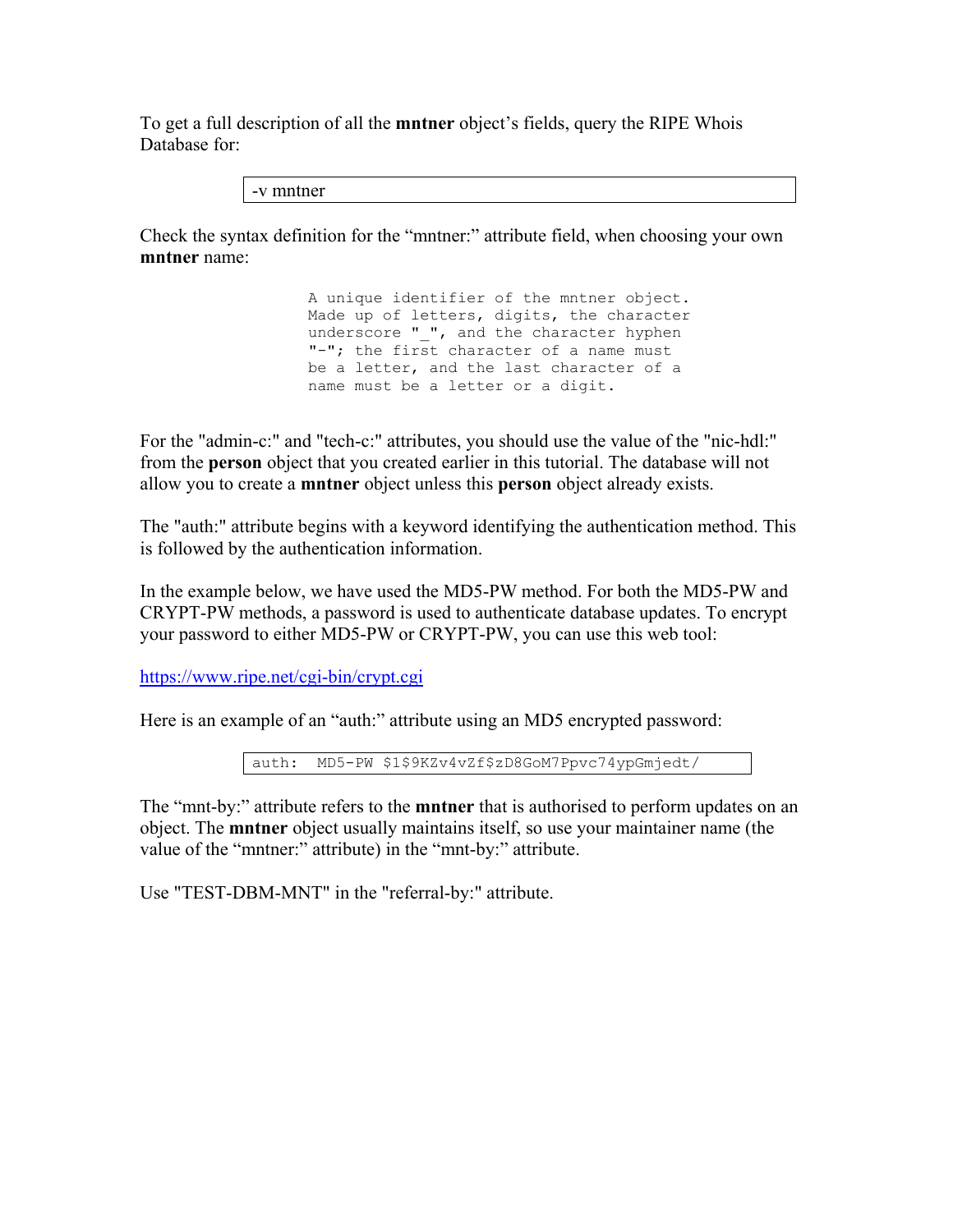|         | mntner: EXAMPLE-MNT                                  | 리티  |       |                        |
|---------|------------------------------------------------------|-----|-------|------------------------|
|         | descr: Sample maintainer for example                 |     | P ■ + | $\left  \cdot \right $ |
|         | admin-c:   S1-TEST                                   |     |       | 귀티비쉬베                  |
|         | tech-c:   S1-TEST                                    |     |       | 인터비치시시                 |
|         | upd-to: john.smith@example.com                       |     |       | 귀 티 비 쉬 베              |
|         | mnt-nfy: john.smith@example.com                      |     |       | $P \equiv  + + + $     |
|         | auth: MD5-PW \$1\$wCDUXtMe\$MptgAFcPa3sy9QqQnbX 리트비+ |     |       |                        |
|         | notify:  john.smith@example.com                      |     |       | 귀복비취+ X                |
|         | abuse-mailbox: abuse@example.com                     |     |       | $P =  + + + $          |
|         | mnt-by: EXAMPLE-MNT                                  |     |       | 힘들비치 세                 |
|         | referral-by:  TEST-DBM-MNT                           | 리티  |       | $+$ $+$                |
|         | changed:  john.smith@example.com                     |     |       | 인터+ 1 +                |
| source: | <b>TEST</b>                                          | PI. | ᄐ     | $\ddot{\phantom{1}}$   |

- 3. When you have finished composing the object, press **Submit Update**.
- 4. Wait for an acknowledgement from the TEST database to appear on your screen. This may take some time to complete. Here is a sample of the type of message you will see, if your update is successful:

Create SUCCEEDED: [mntner] EXAMPLE-MNT

If there was an error, correct the faulty attribute value(s) and re-submit the update.

5. The e-mail address in the "mnt-nfy:" attribute of the **mntner** will receive an email that will contain details of the new object.

You can now query the whois server and see your new **mntner** object. Type the following in the query window, substituting your **mntner** name:

-B example-mnt

Your new **mntner** object, as well as the **person** object referenced, will be returned.

```
% Information related to 'EXAMPLE-MNT' 
mntner: EXAMPLE-MNT 
descr: Sample maintainer for example 
admin-c: JS1-TEST 
tech-c: JS1-TEST
```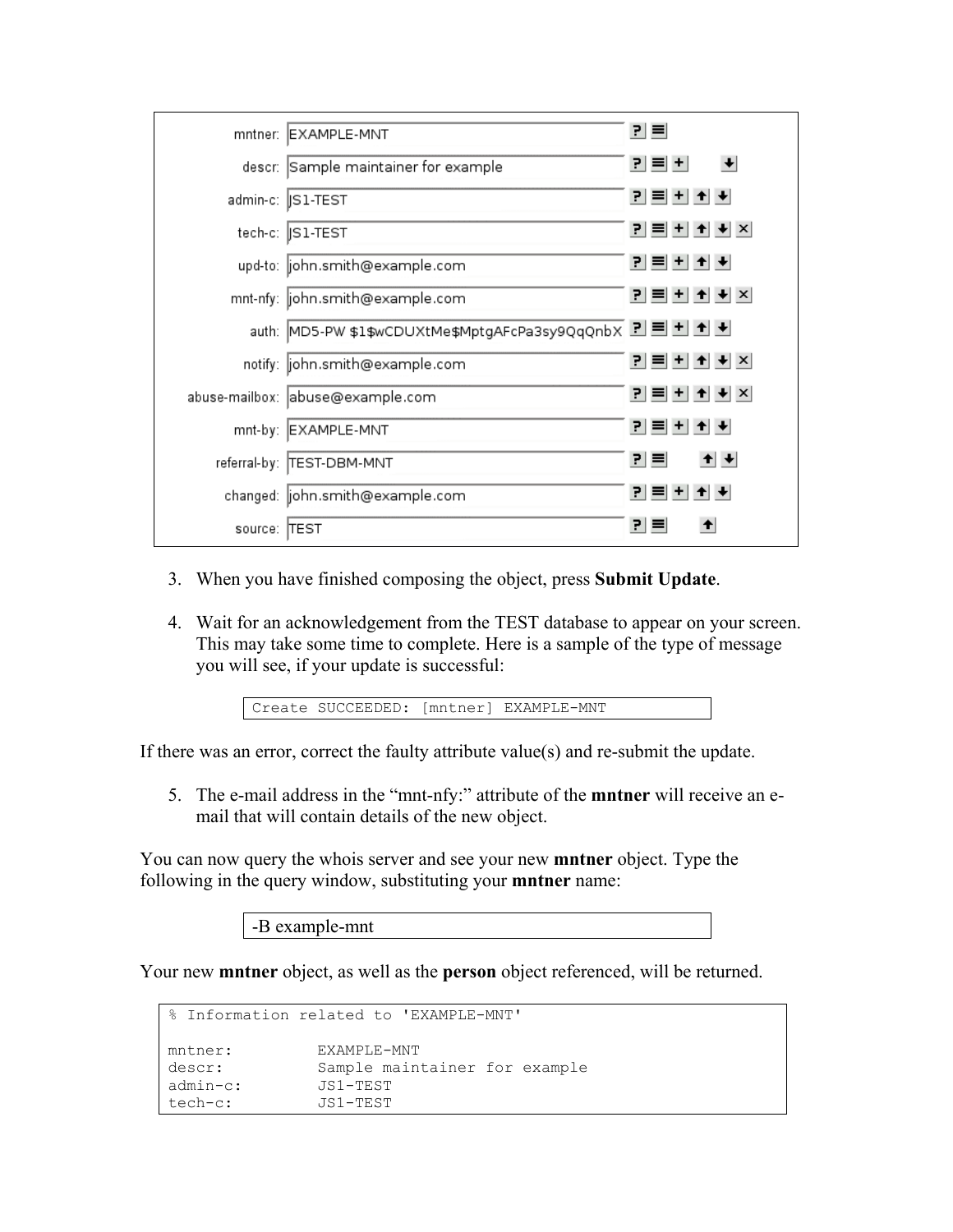| upd-to:<br>$mnt-nfy$ :<br>$\text{auth:}$<br>notify: | john.smith@example.com<br>john.smith@example.com<br>MD5-PW \$1\$wCDUXtMe\$MptgAFcPa3sy9QqQnbX4X/<br>john.smith@example.com<br>abuse-mailbox: abuse@example.com |
|-----------------------------------------------------|----------------------------------------------------------------------------------------------------------------------------------------------------------------|
| $mnt-by:$                                           | EXAMPLE-MNT                                                                                                                                                    |
| referral-by:                                        | TEST-DBM-MNT                                                                                                                                                   |
| changed:                                            | john.smith@example.com 20051104                                                                                                                                |
| source:                                             | TEST                                                                                                                                                           |
| person:<br>address:                                 | John Smith<br>Example LTD<br>High street 12<br>St.Mery Mead<br>Essex, UK<br>+44 1737 892 004                                                                   |
| phone:<br>$e$ -mail:                                | john.smith@example.com                                                                                                                                         |
| nic-hdl:                                            | $JS1-TEST$                                                                                                                                                     |
| remarks:                                            | *******************************                                                                                                                                |
| remarks:<br>remarks:                                | This object is only an example!<br>*******************************                                                                                             |
| changed:<br>source:                                 | abuse-mailbox: abuse@example.com<br>john.smith@example.com 20051104<br>TEST                                                                                    |

**Note:** the "-B" flag in the query is used in order to retrieve the complete objects from the whois database. In a default query (without the "-B" flag), user contact information is filtered from the returned data. This helps to protect users from contact abuse. Filtered query results are easy to identify by looking at the "source:" attribute:

source: TEST # Filtered

If the keyword "# Filtered" is shown, it means that the query result has been filtered and some of the attributes are not shown.

By default, a query returns other objects containing associated contact information. This is why it returns the **person** object. If you do not want to see this information, use the '-r' (disable recursion) flag in your query. You can see how this works by typing the same query with this flag:

-r -B example-mnt

This time, only the **mntner** object is returned. Disabling recursion can result in a smaller, easier to understand reply, especially when associated contact information is unimportant. This is often the case when managing your own objects.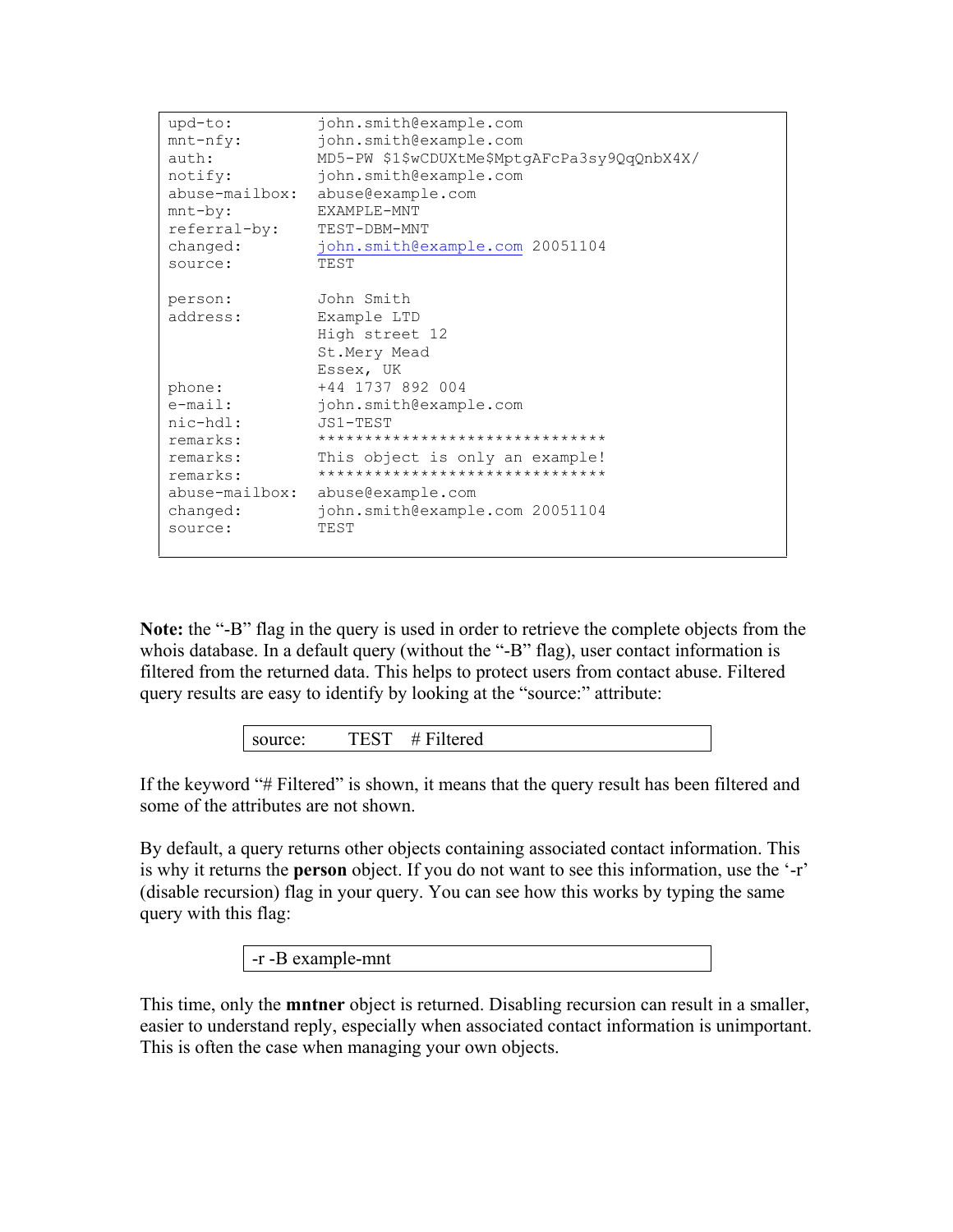### <span id="page-14-1"></span><span id="page-14-0"></span>**3.5 Protecting Your Contact Information**

Now that you have a **mntner** object, you can protect other objects in the database. An object is protected by putting in a reference to the **mntner** in the "mnt-by:" attribute.

Most object types require you to protect them with your **mntner** object. However, **person** objects do not. We recommend that you protect them. To protect your **person** object:

1. As before, within *webupdates*, choose the TEST database as your update source, click on the **[Edit]** option and enter your **person** object "nic-hdl:"

| [Help] [Add] [Edit] [Authorisation] [Select Source] [Query Database] [Copyright]<br><b>Updating RIPE TEST Database</b> |             |  |
|------------------------------------------------------------------------------------------------------------------------|-------------|--|
| Modify or delete an existing object                                                                                    |             |  |
| $\vert$ is 1-test                                                                                                      | Edit Object |  |

You can also enter your "person:" name instead of the "nic-hdl:" value. In this case, a list will be returned with all **person** objects that have that name. For common names, there may be many entries returned. Choose your object from this list.

2. The editor screen that follows, will show your **person** object with all of its current attribute values:

|               | person:  John Smith                                                      | 리트 |       |                        |
|---------------|--------------------------------------------------------------------------|----|-------|------------------------|
|               | Example LTD<br>High street 12<br>address: St.Mery Mead<br>Essex, UK<br>۰ | 쾬  | $+$   | $\left  \cdot \right $ |
|               | phone: +44 1737 892 004                                                  |    | 인티비취베 |                        |
|               | e-mail:  john.smith@example.com                                          |    |       | 귀복비취+ ×                |
|               | nic-hdl:   S1-TEST                                                       | 리트 |       | $+$ $+$                |
| remarks:      |                                                                          |    |       | 귀=++++×                |
|               | remarks: This object is only an example!                                 |    |       | 귀 = + + + + ×          |
| remarks:      |                                                                          |    |       | $P = + +$              |
|               | abuse-mailbox:  abuse@example.com                                        |    |       | <u>리티베시시</u> ×         |
|               | changed:  john.smith@example.com 20051104                                |    | 인티비쉬베 |                        |
| source: ITEST |                                                                          |    |       | Ť                      |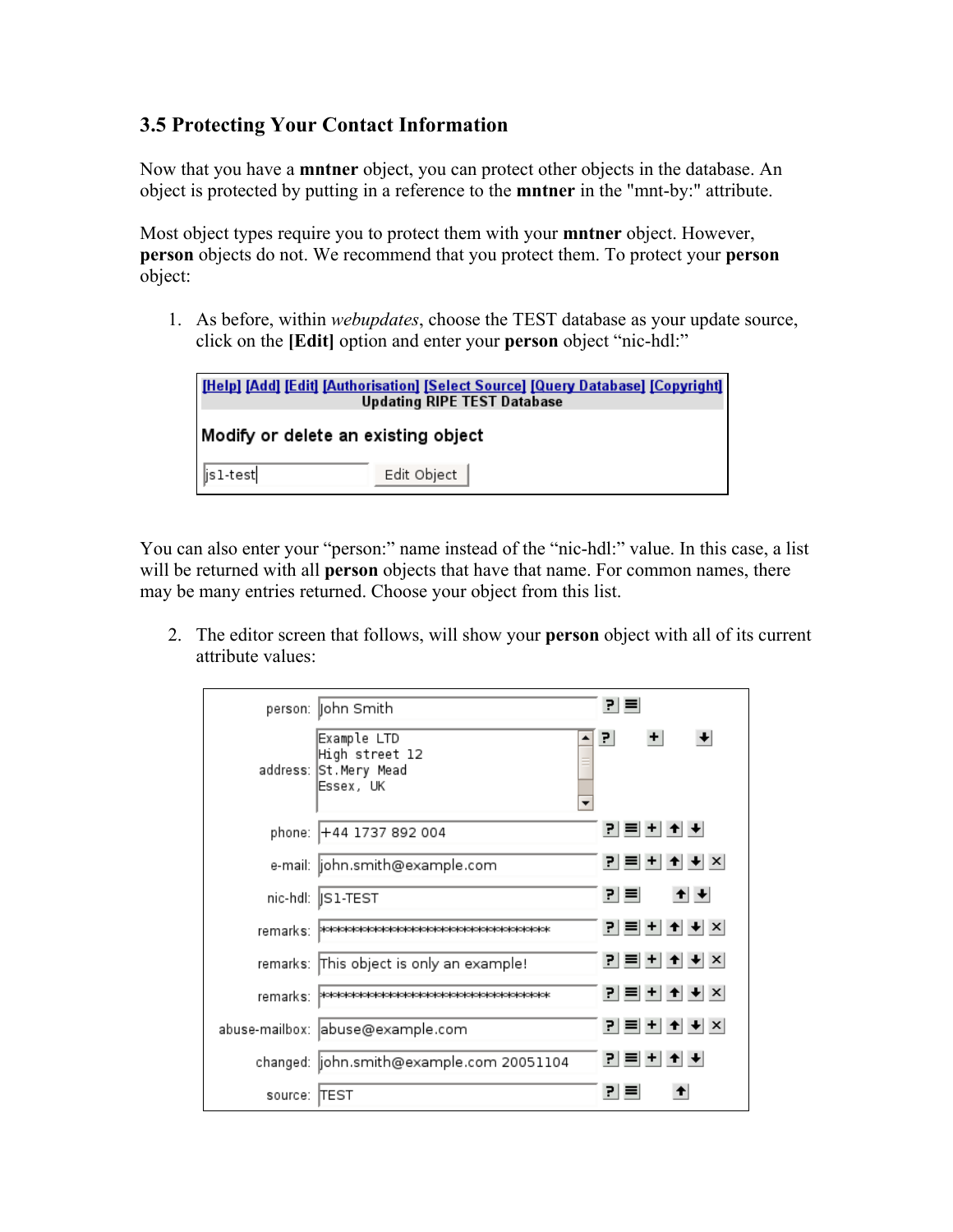Using the **Add New Field** section, add your **mntner** as the "mnt-by:" for your **person** object.

Add New Field: mnt-by  $\blacktriangleright$  the remarks  $\blacktriangleright$  Field.  $\mathbf{I}$  after Add a field

Fill in the value of the new attribute with your **mntner** object:

| mnt-by: EXAMPLE-MNT |  | ▔▀ <sup>▏</sup> +▏╋▏╋▏╳▏ |
|---------------------|--|--------------------------|

The database will not allow you to use a "mnt-by:" value, unless the **mntner** object already exists. An error will appear in the acknowledgement returned after you submit the update.

3. Add an additional "changed:" attribute to reflect the fact that you are modifying the object. Follow the same procedure shown above for the "mnt-by:" attribute. It must be placed after the existing "changed:" attribute values.

| changed:  john.smith@example.com | 리트 비치 시시 |
|----------------------------------|----------|
|----------------------------------|----------|

4. When you add a "mnt-by:" attribute to an object, you must authenticate yourself as the new **mntner** object. As this example uses the MD5-PW method, add a "password:" field to the object, using the **Add New Field** section. The position of this field in the object is not important.

|  |       | <u></u>                       |  |
|--|-------|-------------------------------|--|
|  | 111 C | $\overline{\phantom{a}}$<br>. |  |
|  |       |                               |  |

In this new "password:" field, type the *clear-text* password that you used to encrypt the MD5 string present in the "auth:" attribute of your **mntner** object. For example:

password: this is my clear-text password, really!  $\boxed{P}$   $\equiv$   $\boxed{+}$   $\boxed{+}$   $\boxed{+}$   $\boxed{\times}$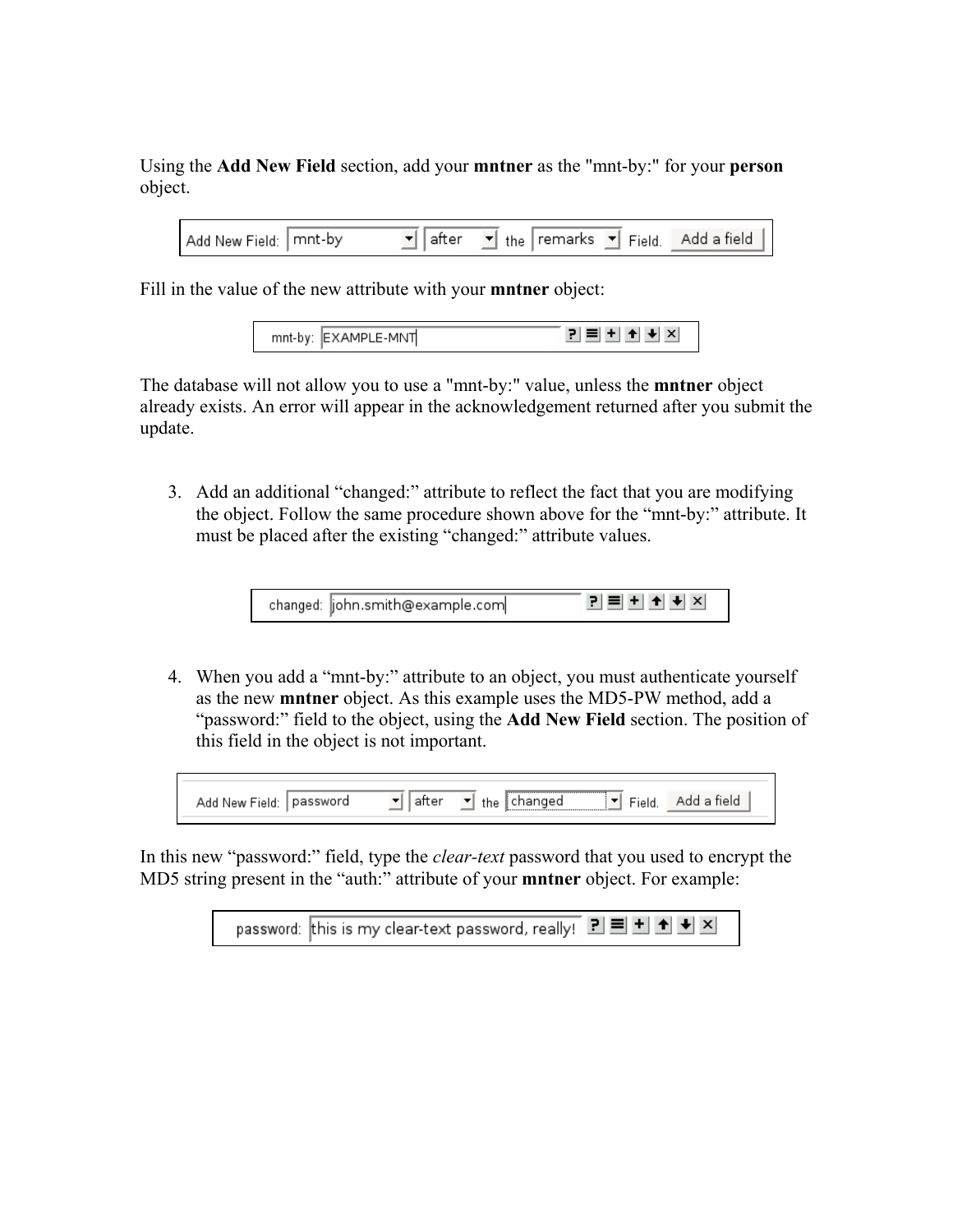5. The final edited object should look similar to the one shown below. Click on **Submit Update** when you are ready.

|                           | person:  John Smith                                                 | 리   | ᄐ  |              |                         |                    |
|---------------------------|---------------------------------------------------------------------|-----|----|--------------|-------------------------|--------------------|
|                           | Example LTD<br>High street 12<br>address: St.Mery Mead<br>Essex, UK | 리   |    | $+$          | $\left  \cdot \right $  |                    |
|                           | phone: +44 1737 892 004                                             |     |    |              | PIEL+L↑L+L              |                    |
|                           | e-mail:  john.smith@example.com                                     | P.  | ≡  |              | $+$ $+$ $\times$        |                    |
|                           | nic-hdl:   S1-TEST                                                  |     | 킨트 |              | $+$ $+$                 |                    |
|                           | remarks:   **********************************                       | PI. |    |              | <b>া + ↑ +</b> ×        |                    |
|                           | remarks: This object is only an example!                            |     |    |              | $ P  \equiv  P  +  P $  |                    |
|                           | remarks:   **********************************                       | PI. |    |              |                         |                    |
|                           | mnt-by: EXAMPLE-MNT                                                 |     |    |              | $P = + + +$             |                    |
|                           | abuse-mailbox: abuse@example.com                                    | P.  |    |              | $\equiv$ + + + $\times$ |                    |
|                           | changed:  john.smith@example.com 20051104                           | P.  |    |              |                         |                    |
|                           | changed:  john.smith@example.com                                    | PI. |    | $\equiv$ $+$ | $+$ $+$ $\times$        |                    |
|                           | password: this is my clear-text password, really!                   | PI. |    |              | $+$ $+$ $\times$        |                    |
| source: TEST              |                                                                     |     | 리티 |              | $\left  \cdot \right $  |                    |
| Add New Field:   password | $\mathbf{I}$ the changed<br>after<br>▾                              |     |    |              |                         | Field. Add a field |
|                           | $\Box$ Force New                                                    |     |    |              |                         |                    |
|                           | Submit Update<br>Switch View                                        |     |    |              |                         |                    |

6. Wait for an acknowledgement from the database. This will indicate the success or failure of your update. If the password entered did not match the one used in the **mntner** object, the update will fail and you will see a message similar to:

```
Modify FAILED: [person] JS1-TEST John Smith 
***Error: Authorisation failed 
***Info: Syntax check passed
```
In this case, you can just correct the password and re-submit the update.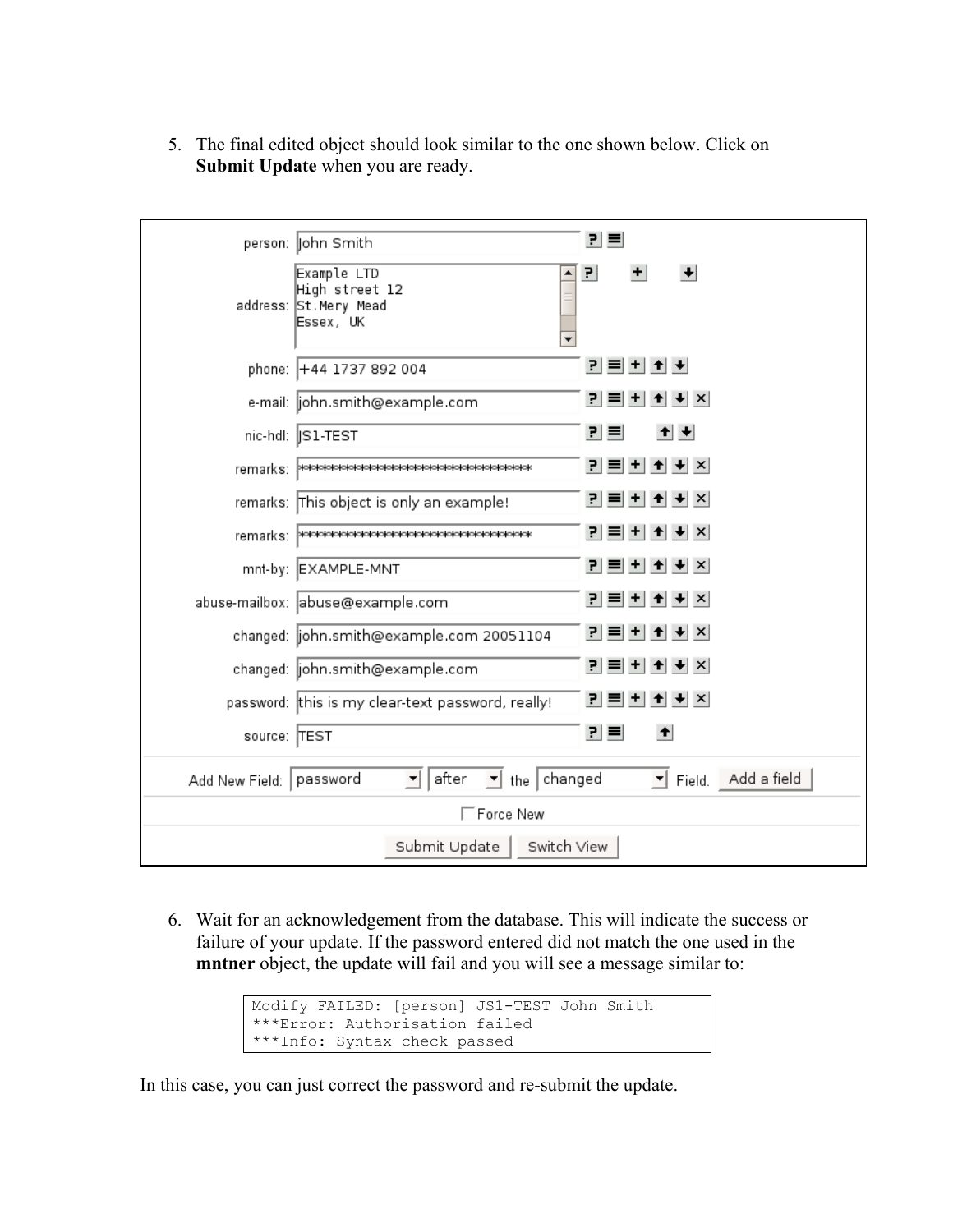### <span id="page-17-1"></span><span id="page-17-0"></span>**3.6 Locating Network Assignments**

Network assignments are represented by **inetnum** objects. Before you can create a new **inetnum** object, you must find a range of IP addresses that are not currently assigned. This section describes how you can query the database for this information. You can also use the queries whenever you want to get IP address information from the database.

By default, the database returns the smallest range that encompasses the entire range that you specify in your query. This is a '*less specific*' object. For example, if you query the following:

 $10.11.12.0 - 10.11.13.255$ 

You might get something like this:

| inetnum:       | $10.0.0.0 - 10.255.255.255$                    |
|----------------|------------------------------------------------|
| netname:       | IANA-ABLK-RESERVED1                            |
| descr:         | Class A address space for private internets    |
| descr:         | See http://www.ripe.net/db/rfc1918.html for    |
| details        |                                                |
| country:       | EU # Country is really world wide              |
| $admin-c$ :    | AA1-TEST                                       |
| $tech-c:$      | AA2-TEST                                       |
| status:        | ALLOCATED UNSPECIFIED                          |
| remarks:       | This network should never be routed outside an |
| enterprise     |                                                |
| remarks:       | See RFC1918 for further information            |
| $mnt-by:$      | TEST-DBM-MNT                                   |
| $mnt-lower:$   | TEST-DBM-MNT                                   |
| $mnt$ -routes: | TEST-DBM-MNT                                   |
| source:        | TEST # Filtered                                |

This is called the *less specific* match. The range 10.11.12.0 - 10.11.13.255 fits entirely within the range 10.0.0.0 - 10.255.255.255. This is the smallest **inetnum** object in the database that encompasses the IP range in your query.

If you want the server to give you only an *exact* match, then you can request this using the "-x" flag. An exact match is one where the IP range of the **inetnum** object is the same as the IP range in the query.

```
-x 10.11.12.0 - 10.11.13.255
```
In this case you will get only an *exact* match, or an error that tells you that no such **inetnum** object exists:

```
%ERROR:101: no entries found 
\frac{8}{6}% No entries found in the selected source(s).
```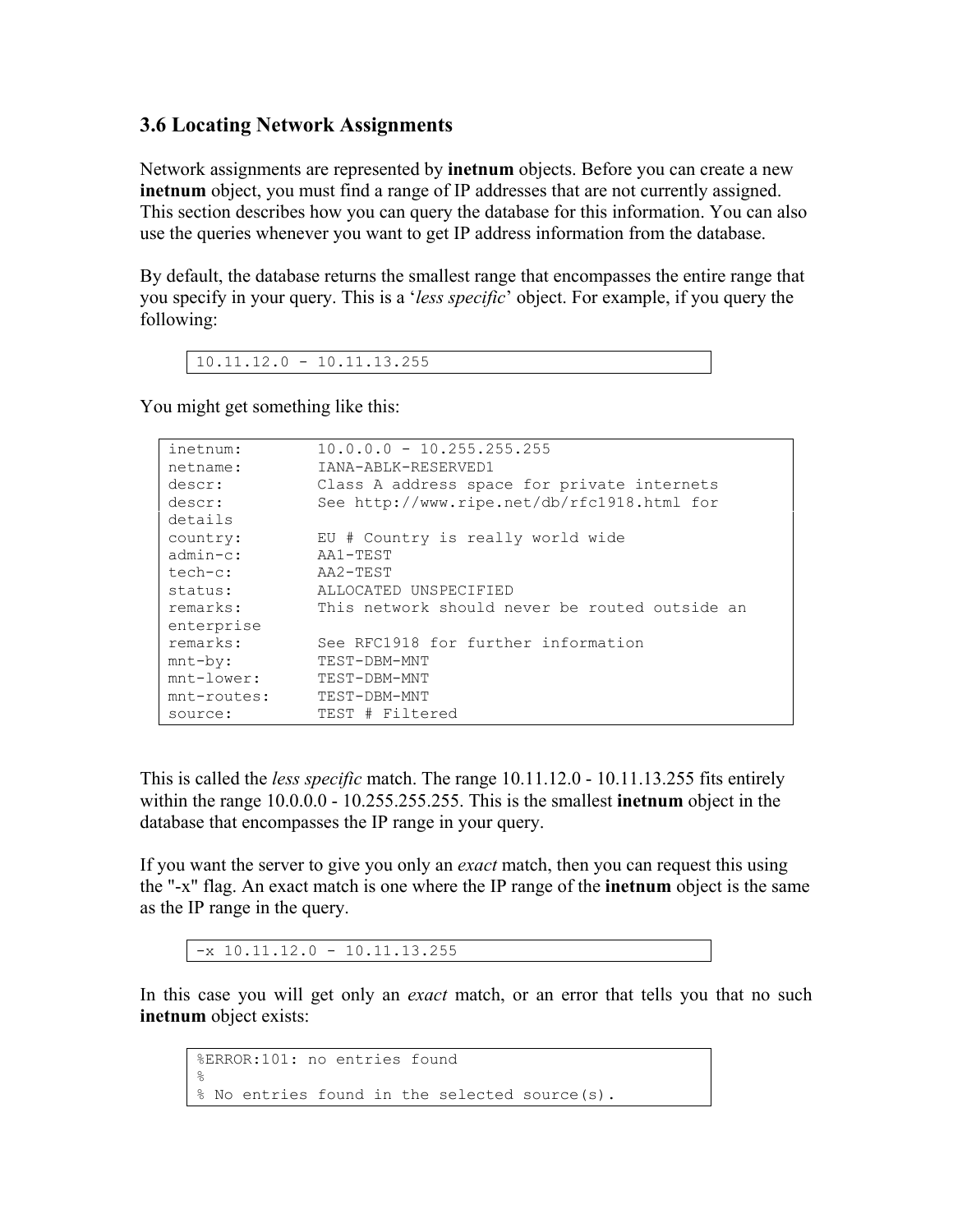Sometimes, you may want to see all of the *less specific* **inetnum** objects that encompass a range. In this case, you can use the "-L" flag. If you do this, you will see all **inetnum** objects that encompass the entire range queried, as well as any exact match.

For example, if you query the following:

```
-L 10.11.12.0 - 10.11.13.255
```
You might get something like this:

|             | % Information related to '0.0.0.0 - 255.255.255.255' |
|-------------|------------------------------------------------------|
| inetnum:    | $0.0.0.0 - 255.255.255.255$                          |
| netname:    | IANA-BLK                                             |
| descr:      | The whole IPv4 address space                         |
| country:    | EU # Country is really world wide                    |
| org:        | ORG-TT1-TEST                                         |
| admin-c:    | AA1-TEST                                             |
| tech-c:     | AA2-TEST                                             |
| status:     | ALLOCATED UNSPECIFIED                                |
| remarks:    | The country is really worldwide.                     |
| mnt-by:     | TEST-ROOT-MNT                                        |
| mnt-lower:  | TEST-DBM-MNT                                         |
|             | mnt-routes: TEST-DBM-MNT                             |
| remarks:    | This is an automatically created object.             |
| source:     | TEST # Filtered                                      |
|             | % Information related to '10.0.0.0 - 10.255.255.255' |
| inetnum:    | $10.0.0.0 - 10.255.255.255$                          |
| netname:    | IANA-ABLK-RESERVED1                                  |
| descr:      | Class A address space for private internets          |
| descr:      | See http://www.ripe.net/db/rfc1918.html for          |
| details     |                                                      |
| country:    | EU # Country is really world wide                    |
| admin-c:    | AA1-TEST                                             |
| tech-c:     | AA2-TEST                                             |
| status:     | ALLOCATED UNSPECIFIED                                |
| remarks:    | This network should never be routed outside an       |
| enterprise  |                                                      |
| remarks:    | See RFC1918 for further information                  |
| mnt-by:     | TEST-DBM-MNT                                         |
| mnt-lower:  | TEST-DBM-MNT                                         |
| mnt-routes: | TEST-DBM-MNT                                         |
| source:     | TEST # Filtered                                      |

For the query examples shown above, the "-B" flag was not included. The output from the whois database was filtered for contacts, as described in [3.4 Registering](#page-10-1)  [Authentication Information.](#page-10-1) Therefore, the objects above are not shown fully. The "# Filtered" tag in the "source:" attribute tells you that the object was filtered. From here on,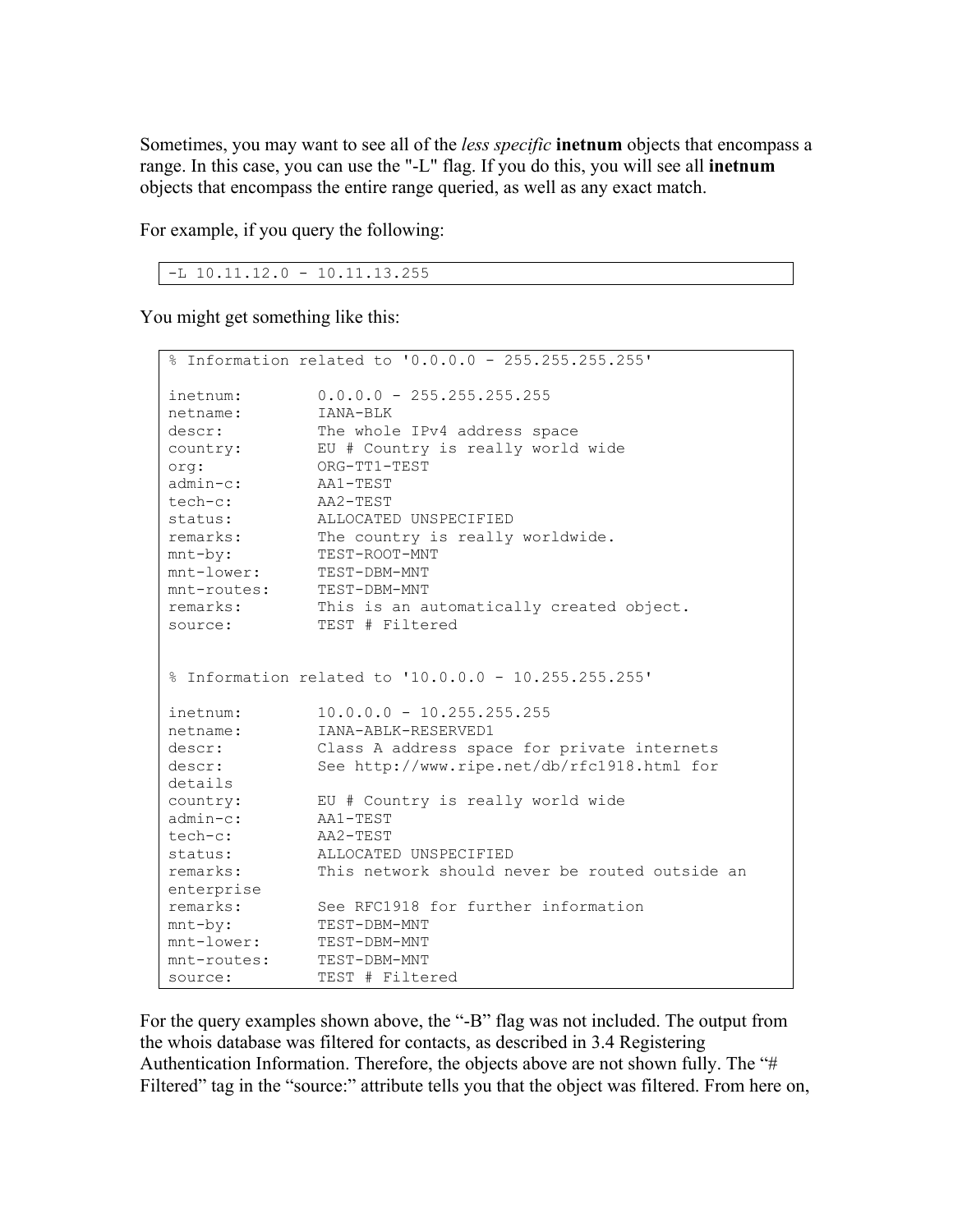we will use the "-B" flag in most queries. This will retrieve the full objects as they are stored in the database itself.

You can also look for smaller **inetnum** objects corresponding to sub-ranges that are completely contained within a given range. This is a *more specific* query. You can use this on an allocation to look for ranges that have no other assignments. To do this, use the "-m" flag.

-B -m 10.11.0.0 - 10.11.255.255

You will get a reply that looks something like this:

|                         | % Information related to '10.11.11.0 - 10.11.11.255' |
|-------------------------|------------------------------------------------------|
| inetnum:                | $10.11.11.0 - 10.11.11.255$                          |
| netname:                | Example-Network                                      |
| descr:                  | This is a fictitious assignment for the              |
| descr:                  | End-User called "Example"                            |
| country:                | <b>GB</b>                                            |
| admin-c:                | JS1-TEST                                             |
| tech-c:                 | JS1-TEST                                             |
|                         | status: ASSIGNED PA                                  |
|                         | notify: john.smith@example.com                       |
| mnt-by:                 | EXAMPLE-MNT                                          |
| mnt-lower: EXAMPLE-MNT  |                                                      |
| mnt-routes: EXAMPLE-MNT |                                                      |
| changed:                | john.smith@example.com 20051125                      |
| source:                 | TEST                                                 |
|                         | % Information related to '10.11.13.0 - 10.11.13.255' |
| inetnum:                | $10.11.13.0 - 10.11.13.255$                          |
| netname:                | Example-Network-2                                    |
| descr:                  | This is another fictitious assignment for the        |
| descr:                  | End-User called "Example"                            |
| country: GB             |                                                      |
| admin-c:    JS1-TEST    |                                                      |
| tech-c:                 | JS1-TEST                                             |
| status:                 | ASSIGNED PA                                          |
|                         | notify: john.smith@example.com                       |
| mnt-by:                 | EXAMPLE-MNT                                          |
| mnt-lower:              | EXAMPLE-MNT                                          |
| mnt-routes: EXAMPLE-MNT |                                                      |
| changed:                | john.smith@example.com 20051125                      |
| source:                 | TEST                                                 |

This is a *one-level more specific* query. This means that the largest **inetnum** object that is completely contained within the given range is returned.

In this example, the IP addresses 10.11.12.0 - 10.11.12.255 are not assigned and are available. You will need to find an available range to do the exercise in the next section.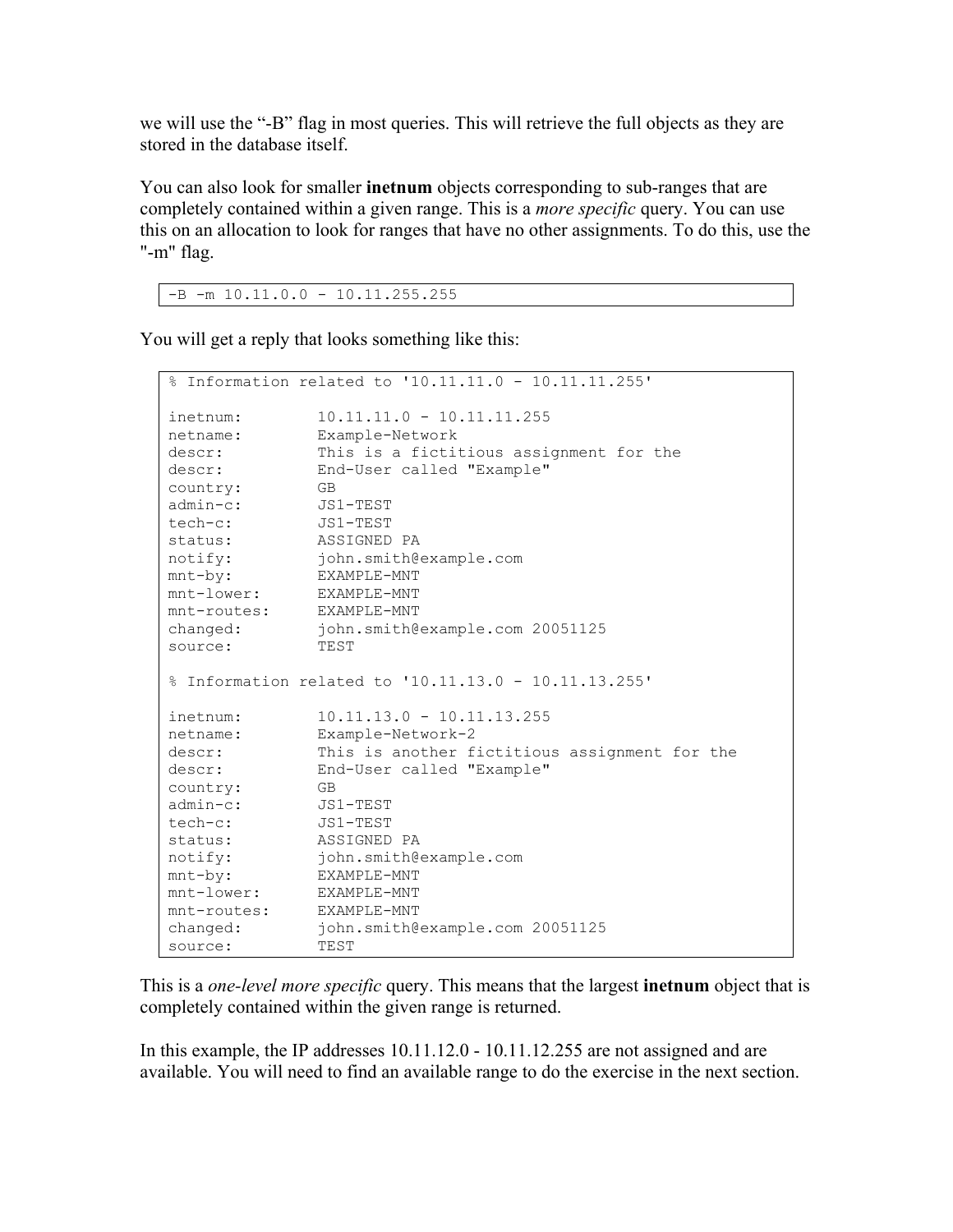<span id="page-20-0"></span>If you want to see all **inetnum** objects completely contained in a given range, you can use the "-M" flag:

 $-M$  10.0.0.0 - 10.255.255.255

This will return all levels of **inetnum** objects in the range. This can return an extremely large number of objects, but can be useful for finding all of the **inetnum** objects for a portion of the Internet.

### **3.7 Recording Network Assignments**

Now that all of the objects necessary for an **inetnum** object have been created and protected and you have located an appropriate range of IP numbers, you can create the **inetnum** object itself. To create a new **inetnum** object in the database:

1. As before, choose the TEST database as source, then click on **[Add]** to create a new **inetnum** object:

| <b>[Help] [Add] [Edit] [Authorisation] [Select Source] [Query Database] [Copyright]</b><br><b>Updating RIPE TEST Database</b> |
|-------------------------------------------------------------------------------------------------------------------------------|
| Create a new object                                                                                                           |
| Add Object<br>ietnum                                                                                                          |

- 2. Use the object editor to enter your network information. The following attributes are worth mentioning:
	- For the "inetnum:" attribute, enter the IP range that you want to register. Since this is just for the TEST database, it doesn't have to be a range that is really allocated to your organisation. You can use any available IP range. Follow the instructions in section [3.6 Locating Network](#page-17-1)  [Assignments](#page-17-1) to find an available IP range in the TEST database.
	- For the "admin-c:" and "tech-c:" attributes, use the nic-hdl of your **person** object.
	- For the "status:" attribute use 'ASSIGNED PA'.
	- For the "notify:" attribute, use the e-mail address where you wish to be notified of any updates to this object.
	- For the "mnt-by:" or any other "mnt-\*:" attribute, use the name of your maintainer.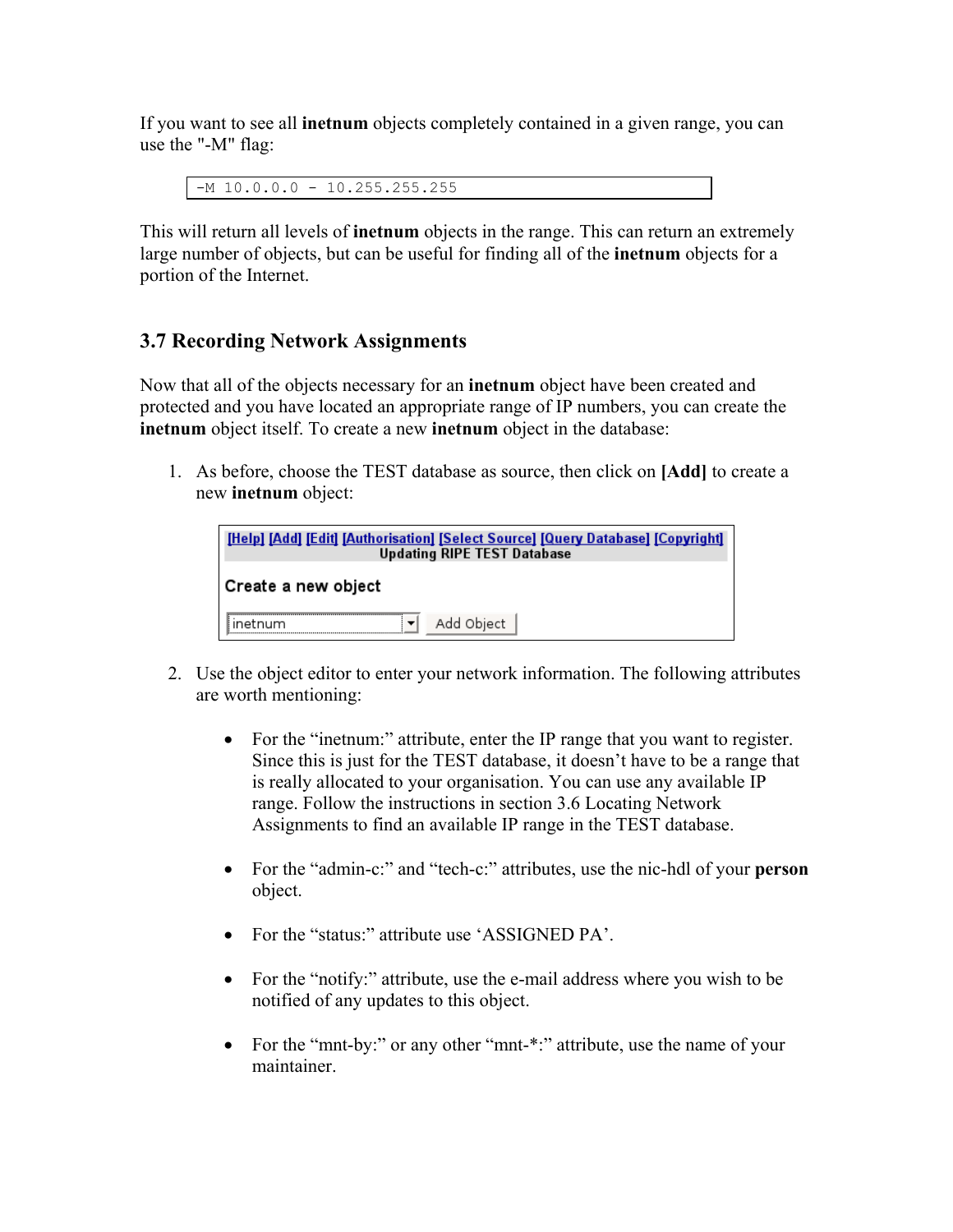You can get a full explanation of the syntax and meaning of all the attributes in this object by querying for:

-v inetnum

This will work for any object type.

Once again, you will need to provide authentication for your maintainer to create this object. Add your maintainer password to the field "password:". You can find out how to do this in Section [3.5 Protecting Your Contact Information.](#page-14-1)

password: this is my clear-text password, really!

The creation of new **inetnum** objects must also be authorised hierarchically. This means that while creating an **inetnum** object, the authentication for the *one-level less specific* **inetnum** object (encompassing IP address range) is also required.

The "mnt-lower:" attribute in **inetnum** objects allows you to specify a specific maintainer for the creation of *more specific* (sub-assignments) **inetnum** objects.

To find out for which specific maintainer you must provide authentication, do the following:

• Query the whois database for the *one-level less specific* **inetnum** object:

• Look for the **mntner** object referenced in the "mnt-lower:" attribute. If there is no "mnt-lower:" attribute, the **mntner** object referenced in the "mnt-by:" attribute is used.

For this specific example, querying for the *one-level less specific* object (-l 10.11.12.0 - 10.11.12.255) shows that it has:

| $\sim$ $\cdot$<br>. .<br>ıV<br>Mf<br>M<br>н.<br>.<br>Ë<br>______<br>______<br>_____ |
|-------------------------------------------------------------------------------------|
|-------------------------------------------------------------------------------------|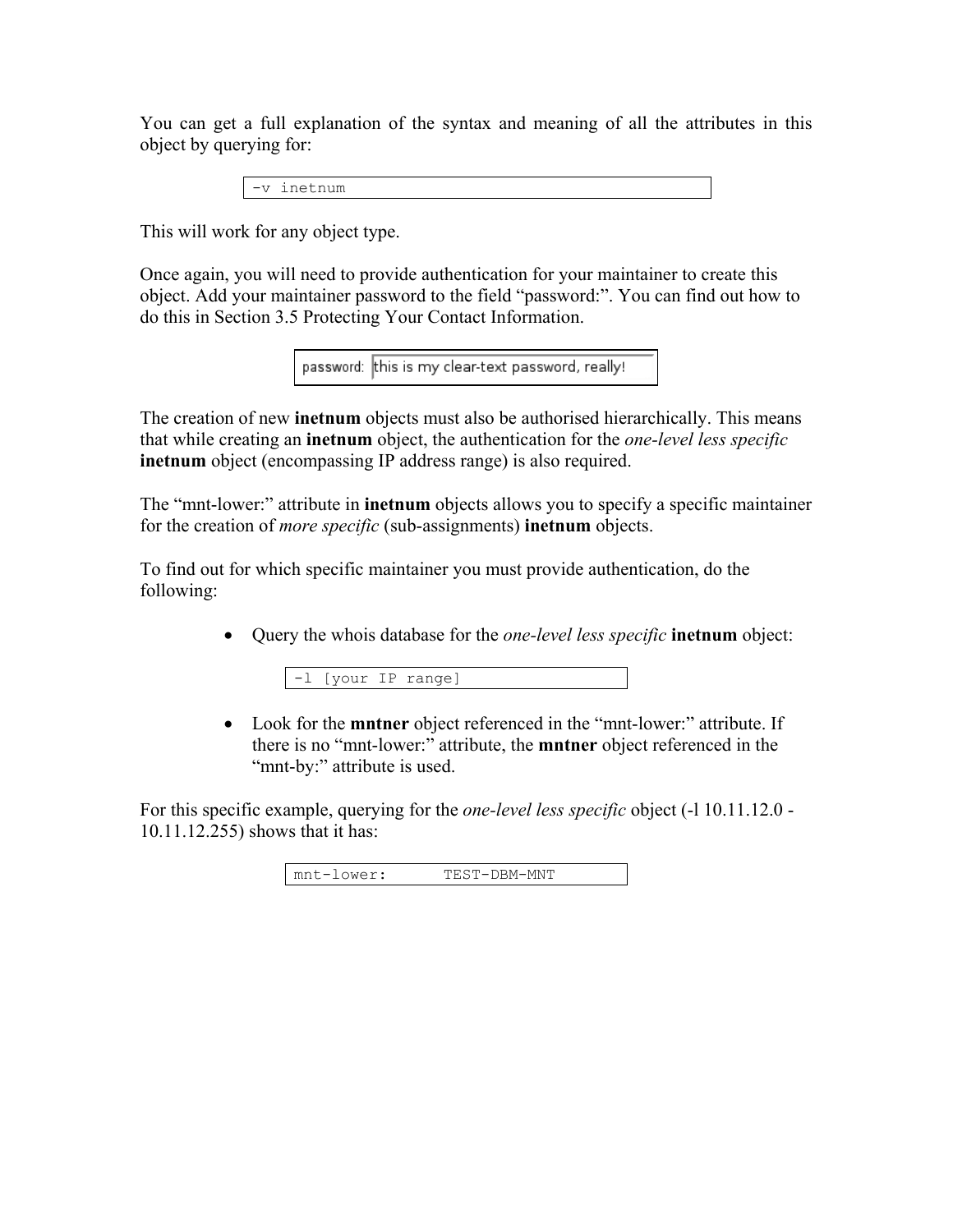To allow users to freely create **inetnum** objects in the TEST database, we have published the password for this maintainer. You can find it in the **mntner** object itself:

| $m$ tner:      | TEST-DBM-MNT                                    |
|----------------|-------------------------------------------------|
| descr:         | Mntner for TEST DBM objects.                    |
| $admin-c$ :    | AA1-TEST                                        |
| tech-c:        | AA2-TEST                                        |
| $\text{auth:}$ | MD5-PW \$1\$N2zhyJ3q\$hzX7XTL84DtBkCWhBZE2c/    |
| remarks:       |                                                 |
| remarks:       | Password is "emptypassword" without the quotes. |
| remarks:       |                                                 |
| $mnt-by:$      | TEST-ROOT-MNT                                   |
| referral-by:   | TEST-ROOT-MNT                                   |
| remarks:       | This is an automatically created object.        |
| source:        | TEST # Filtered                                 |

To pass the hierarchical authentication, you need to add an extra "password:" field to the object update with the password from TEST-DBM-MNT:

password: emptypassword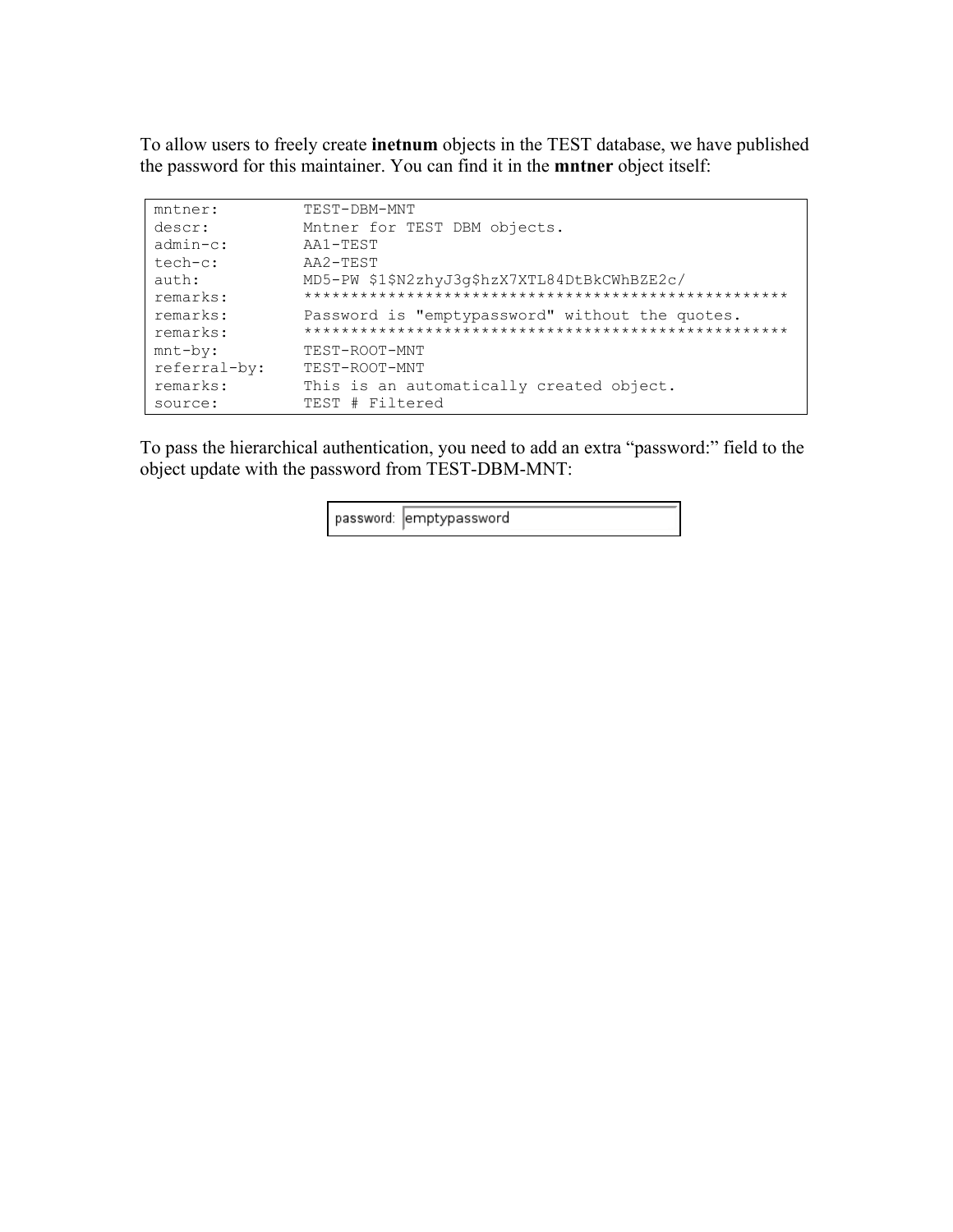|              | inetnum:  10.11.12.0 - 10.11.12.255                                      | 민리                                                                                                                                 |
|--------------|--------------------------------------------------------------------------|------------------------------------------------------------------------------------------------------------------------------------|
|              | netname: Example-Network                                                 | 귀티                                                                                                                                 |
| descri       | This is a new fictitious assignment<br>for the end-user called "Example" | $+$ $+$ $+$<br>P.                                                                                                                  |
| country: NL  |                                                                          | 귀 티 비 쉬 +                                                                                                                          |
|              | admin-c:   S1-TEST                                                       | 인티비소★                                                                                                                              |
|              | tech-c:   S1-TEST                                                        | 인터비취+                                                                                                                              |
|              | status: ASSIGNED PA                                                      | $+ + $<br>민리                                                                                                                       |
|              | notify: john.smith@example.com                                           | $P = +$ $+$ $+$ $\times$                                                                                                           |
|              | mnt-by: EXAMPLE-MNT                                                      | $P = +$ $+$                                                                                                                        |
|              | mnt-lower: EXAMPLE-MNT                                                   | $ P  \equiv  P  +  P  +  X $                                                                                                       |
|              | mnt-routes: EXAMPLE-MNT                                                  | 귀 = + + + + ×                                                                                                                      |
|              | changed:  john.smith@example.com                                         | ≡E + E + H<br>P.                                                                                                                   |
| source: TEST |                                                                          | $+$ $+$<br>민리                                                                                                                      |
|              | password: this is my clear-text password, really!                        | $\left  \mathbf{P} \right  \equiv \left  \mathbf{H} \right  \mathbf{A} \left  \mathbf{H} \right  \times \left  \mathbf{H} \right $ |
|              | password:  emptypassword                                                 | $\vert x \vert$<br>PΙ<br>≡⊩⊤                                                                                                       |

3. See below for an example of a new **inetnum** object. Click on **Submit Update**.

4. Wait for the acknowledgement to return from the whois database. If your update was successful, you will get a reply containing something like the following:

Create SUCCEEDED: [inetnum] 10.11.12.0 - 10.11.12.255

If there was an error, the acknowledgement will tell you what errors were found. For example, it may contain the following:

```
Update FAILED: [inetnum] 10.11.12.0 - 10.11.12.255 
***Error: Syntax error in object
```
5. If it is successful, the e-mail address in the "mnt-nfy:" attribute of your **mntner** object will receive an e-mail with the details of the new object.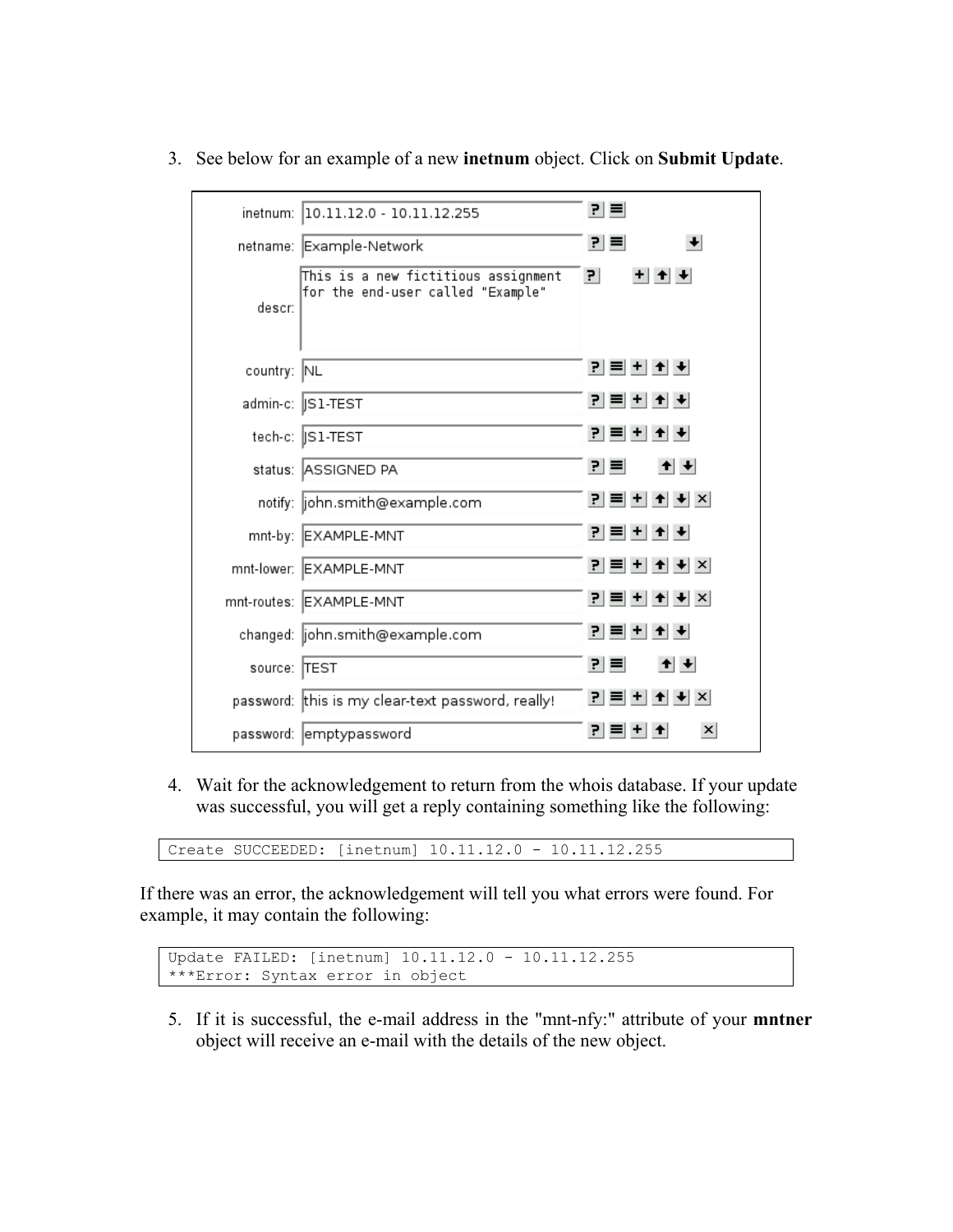### <span id="page-24-1"></span><span id="page-24-0"></span>**3.8 Modifying the INETNUM Object**

You can modify information in your **inetnum** object. You might need to do this if the technical contact has changed and is now represented by the **person** object "MJ3-TEST". (You must first create a new person object before you can follow this example.) To modify an existing object, do the following:

1. Click on **[Edit]** in *webupdates*. In the text box, enter one IP address of the **inetnum** object range, the full IP range, the "netname:", or even the name from the referenced **person** object(s). Click on **Edit Object**.

| Modify or delete an existing object |             |
|-------------------------------------|-------------|
| 10.11.12.0                          | Edit Object |

2. From the "Search Results" list, select your **inetnum** object and click on **Edit**.

| <b>Search Results</b>              |      |
|------------------------------------|------|
| inetnum: 10.11.12.0 - 10.11.12.255 | Fdit |
| Please Select Object               |      |
| inetnum: 10.11.12.0 - 10.11.12.255 |      |
| person: John Smith                 |      |

3. Using the object editor, change the "tech-c:" attribute to the new **person** object. Add a "notify:" attribute, so the new technical contact will be notified when the **inetnum** object is modified.

You also need to include the password for your maintainer so that the modification is authorised, as well as a new "changed:" line to keep track of the history of modifications to the object. The new "changed:" line must follow all existing ones.

**Note:** The hierarchical authorisation is only required for creation of **inetnum** objects, not modification. You do not have to include the second password (from the *less-specific* IP block) in this update.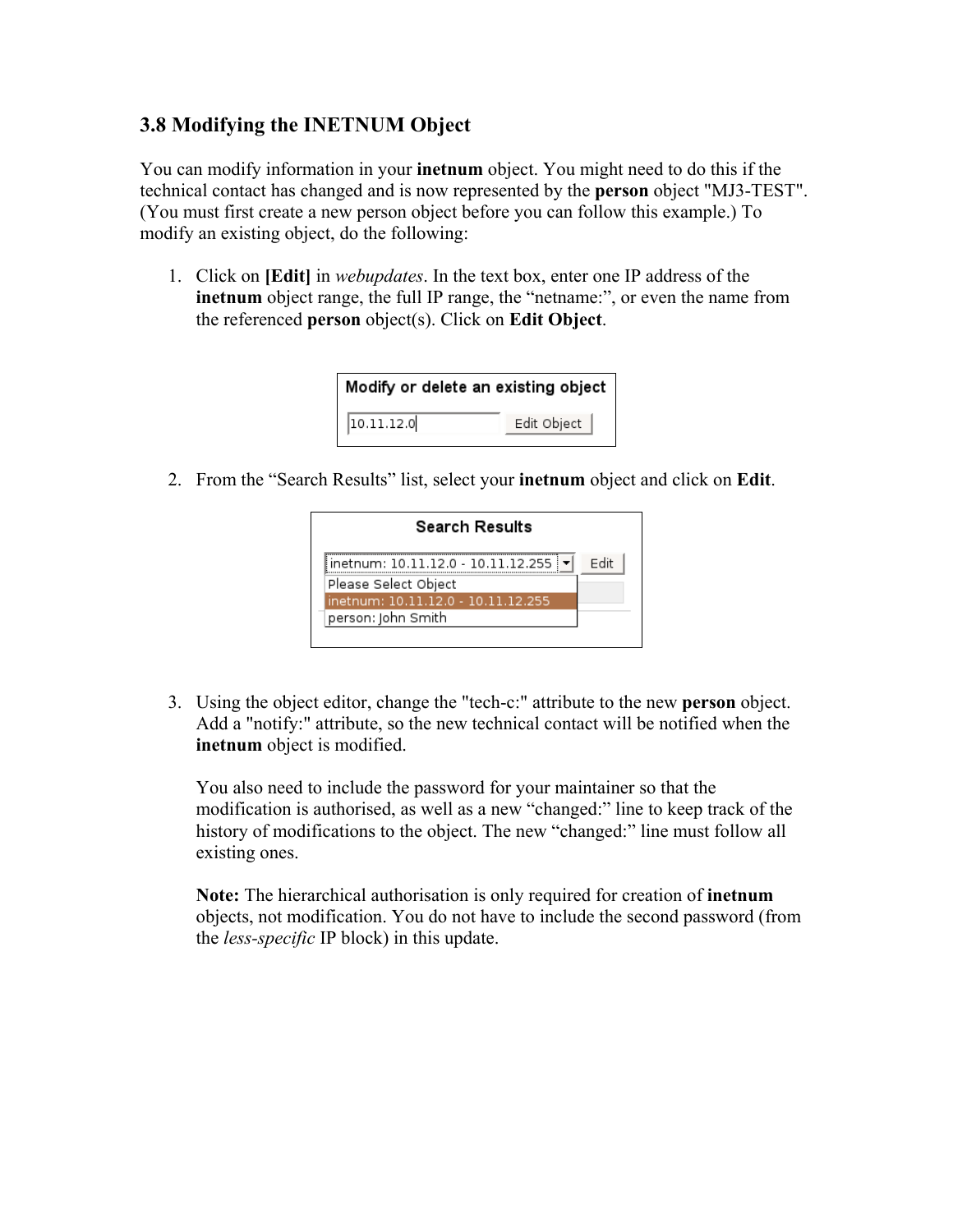| inetnum:     | 10.11.12.0 - 10.11.12.255                                                | 리티                           |
|--------------|--------------------------------------------------------------------------|------------------------------|
|              | netname: Example-Network                                                 | $\left  \cdot \right $<br>민리 |
| descr:       | This is a new fictitious assignment<br>for the end-user called "Example" | P.<br>$+$ $+$ $+$            |
| country: NL  |                                                                          | 귀티비쉬베                        |
|              | admin-c:   S1-TEST                                                       | 귀티비쉬베                        |
|              | tech-c: MJ3-TEST                                                         | 인터비취원                        |
|              | status: ASSIGNED PA                                                      | $+ + $<br>리크                 |
|              | notify:  john.smith@example.com                                          | P ≡ + ↑ + ×                  |
|              | notify: mark.johnson@example.com                                         | 귀 = + + + + ×                |
|              | mnt-by: EXAMPLE-MNT                                                      | 인터비취+                        |
|              | mnt-lower: EXAMPLE-MNT                                                   | $P = + + +$                  |
|              | mnt-routes: EXAMPLE-MNT                                                  | $ P  \equiv  P  +  P $       |
|              | changed:  john.smith@example.com 20051129                                | 귀티+ +  +  ×                  |
|              | changed: john.smith@example.com                                          | 인터비취 (H) X                   |
| source: TEST |                                                                          | $+ + $<br>민리                 |
|              | password: this is my clear-text password, really!                        | $\vert x \vert$<br>РI        |

You cannot change the primary attribute of the object (**inetnum**: 10.11.12.0 - 10.11.12.255). The database will consider this to be a creation of a new object.

4. Click on **Submit Update** to process this:

Submit Update

- 5. Wait for an acknowledgement from the database. This will tell you if your update was successful. If there was an error, the message that you receive will tell you what was wrong.
- 6. The e-mail address in the "notify:" attribute of the original object will be sent a message with the details of the change. In a similar way, a notification e-mail will be sent to the "mnt-nfy:" of the maintainer.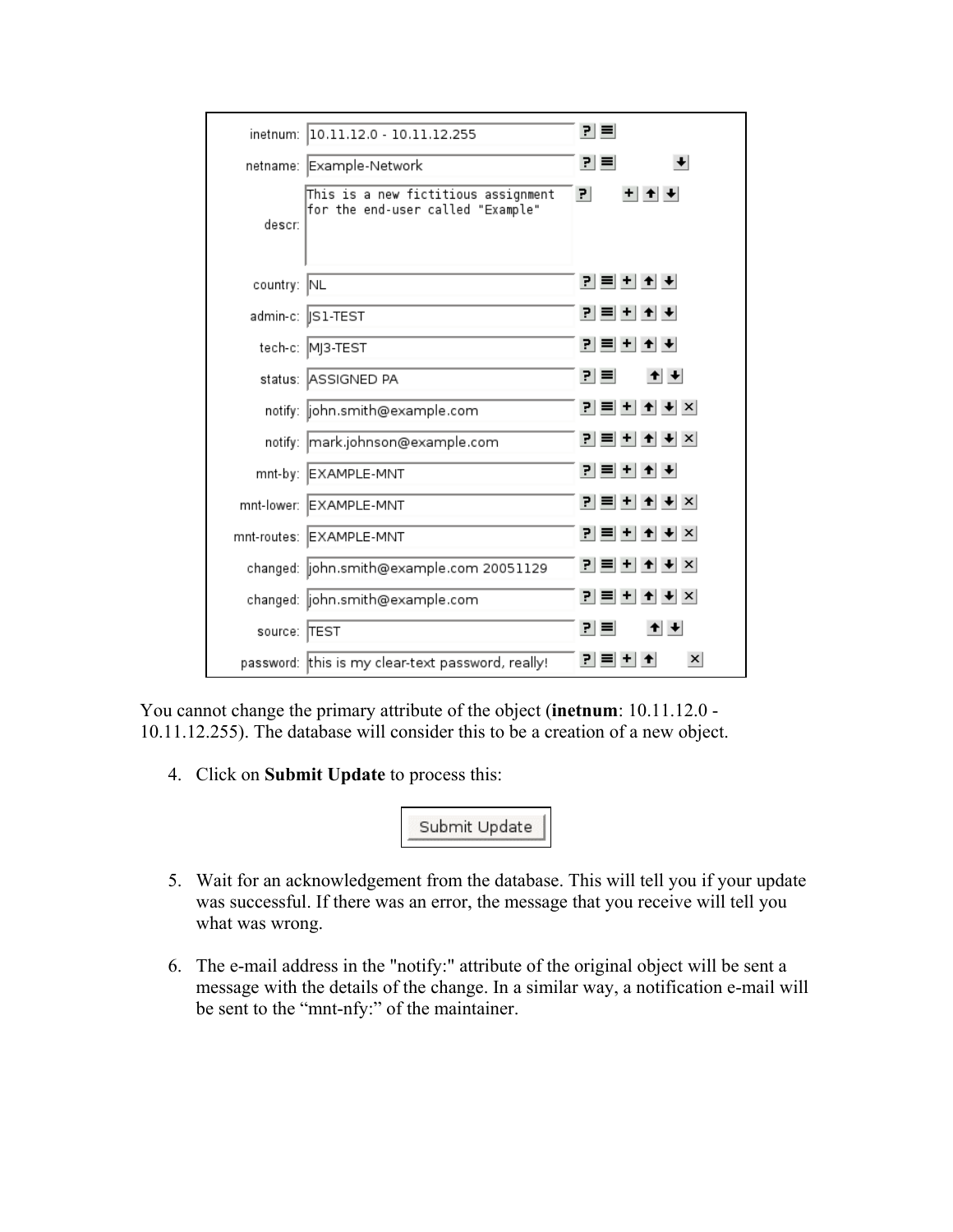# <span id="page-26-0"></span>**3.9 Deleting Objects**

Sometimes you no longer need objects that you maintain. You should delete these. For example, if an assignment is no longer used you should delete the **inetnum** object and all **person** and **mntner** objects that are only referenced from that object.

To delete an existing object:

- 1. Select the object that you wish to remove using the **[Edit]** option in *webupdates*. Follow steps 1 and 2 in Section [3.8 Modifying the INETNUM Object.](#page-24-1)
- 2. In the object editor, do not change any of the attributes. If the object submitted is not an exact copy of the one stored in the whois database, the deletion will fail.

Add only a "password:" field to authenticate you as the valid maintainer. Deletion of objects in the RIPE/TEST database must also be authorised.

| password: [[add your password here]] | $P \equiv   +   +  $ | $\vert x \vert$ |
|--------------------------------------|----------------------|-----------------|
|                                      |                      |                 |

3. At the bottom of the editor page, enter the reason for this object deletion in the **Reason** box. Click on **Delete Object**, when done.

| Reason: | Delete Object |
|---------|---------------|
|         |               |

This will automatically submit the update for processing to the TEST database adding a line in the format:



This indicates that this object is to be deleted from the database.

Example of a deletion: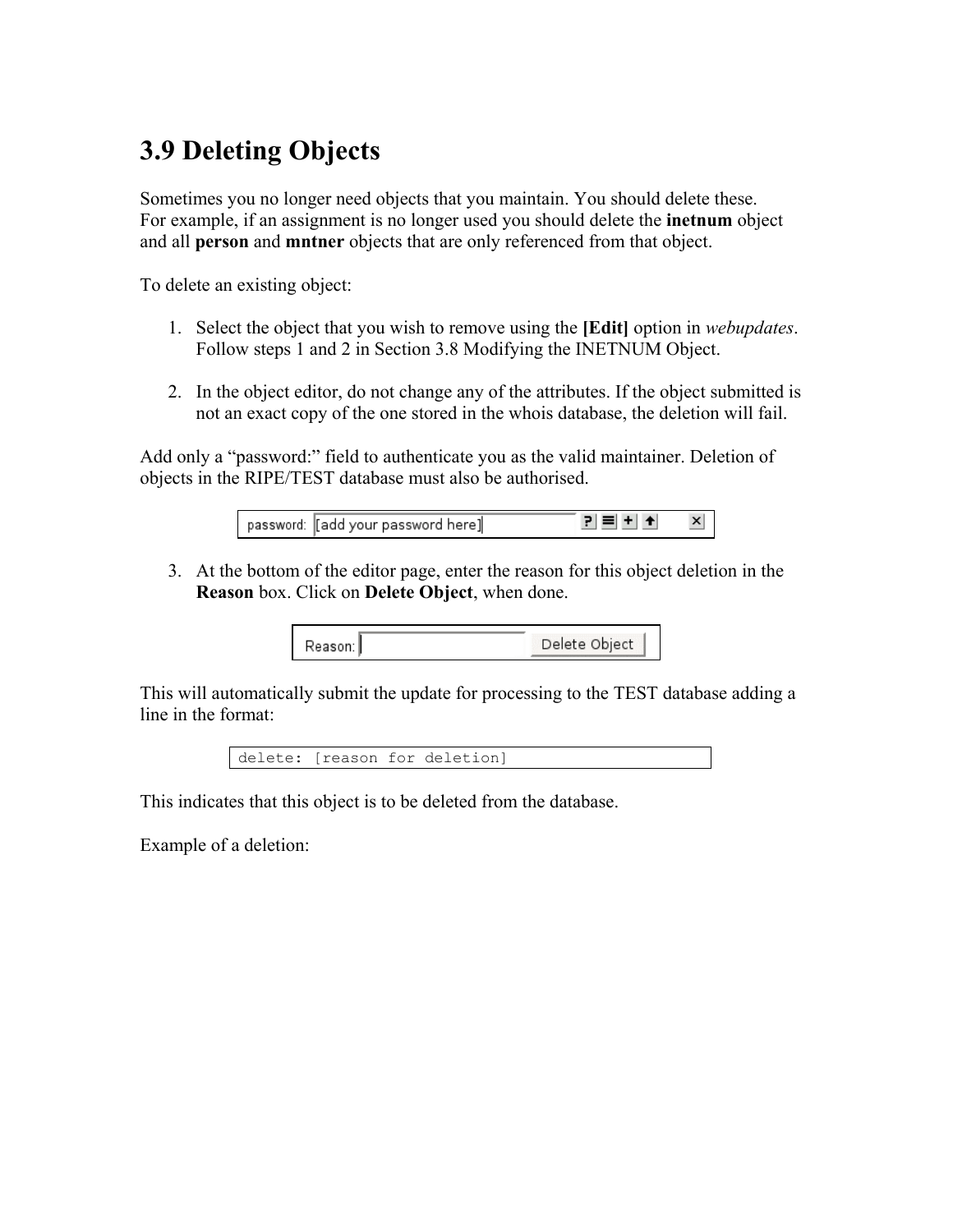|                | inetnum: 10.11.12.0 - 10.11.12.255                                       | 민리                                   |
|----------------|--------------------------------------------------------------------------|--------------------------------------|
|                | netname: Example-Network                                                 | 리트<br>$\left  \cdot \right $         |
| descr:         | This is a new fictitious assignment<br>for the end-user called "Example" | PI.<br>+⊩↑⊩+                         |
| country: NL    |                                                                          | 힘들비 취회                               |
|                | admin−c: ∥S1-TEST                                                        | 귀티+ + +                              |
|                | tech-c: MJ3-TEST                                                         | 힘들비 취회                               |
|                | status: ASSIGNED PA                                                      | 민리<br>$+$                            |
|                | notify: john.smith@example.com                                           | $ P  \equiv  P  +  P  +  X $         |
|                | notify: mark.johnson@example.com                                         | $ P  \equiv  P  +  P  +  X $         |
|                | mnt-by: EXAMPLE-MNT                                                      | 힘들러 취회                               |
|                | mnt-lower: EXAMPLE-MNT                                                   | $ P  \equiv  P  +  P $               |
|                | mnt-routes: EXAMPLE-MNT                                                  | $P = + +$                            |
|                | changed:  john.smith@example.com 20051129                                | $P = + +$                            |
|                | changed: john.smith@example.com 20051130                                 | PI.<br>$+$ $+$ $\times$<br>$\ddot{}$ |
| source: TEST   |                                                                          | 리트<br>$+ + $                         |
|                |                                                                          | 인터비치<br>$\vert x \vert$              |
| Add New Field: | after<br>password<br>the $ $ source                                      | Field. Add a field                   |
|                | $\Box$ Force New                                                         |                                      |
|                | Reason: no longer valid                                                  | Delete Object                        |
|                | Switch View<br>Submit Update                                             |                                      |

- 4. Press **Submit Update.**
- 5. Wait for an acknowledgement from the database. This will tell you if your deletion was successful.
- 6. The e-mail addresses in the "notify:" attribute of the object, as well as the "mntnfy:" attribute of the mnt-by: **mntner**, will receive a message with the details of the deletion.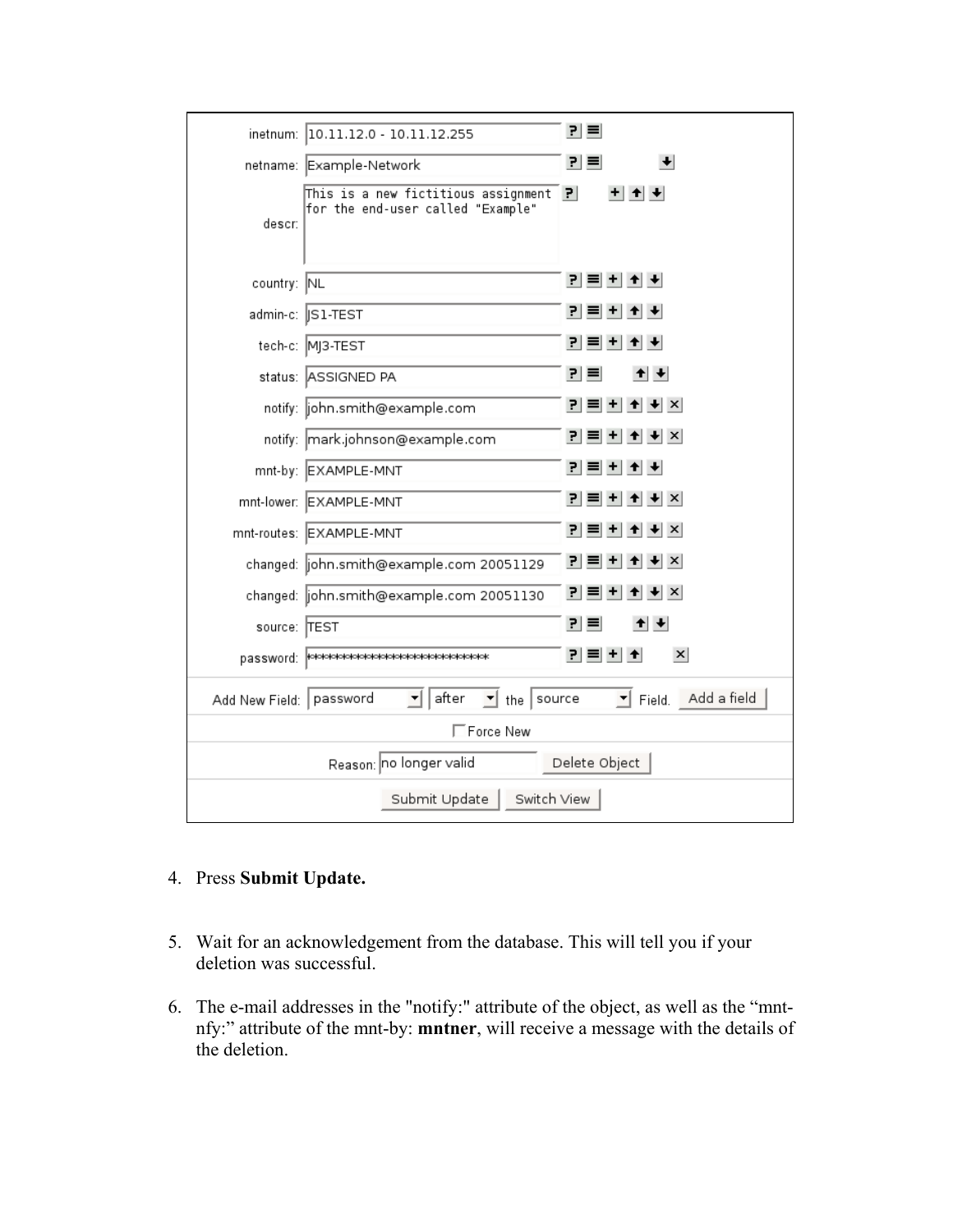Objects that are referenced by other objects cannot be deleted. For example, a **mntner** object cannot be deleted while it is used in "mnt-by:" or any other attribute. You can find the references to a **mntner** object by using an inverse query. Type the following in the query window, substituting your **mntner** object:

-i mnt-by, mnt-lower, mnt-routes, mnt-domains, mnt-ref -r EXAMPLE-MNT

This will return all of the objects that reference EXAMPLE-MNT. The "-i" flag requests the inverse query, and the "mnt-by,mnt-lower,mnt-routes,mnt-domains,mnt-ref" specify which attributes you want to look at. There must not be a space after any of the commas. The "-r" disables recursion (associated objects will not be displayed).

Before you can delete a **mntner** object, you must remove all references to it.

For example, if you have the following **mntner** and **person** objects:

|                | % Information related to 'EXAMPLE-MNT'       |
|----------------|----------------------------------------------|
| mntner:        | EXAMPLE-MNT                                  |
| descr:         | Sample maintainer for example                |
| $admin-c$ :    | JS1-TEST                                     |
| tech-c:        | JS1-TEST                                     |
| upd-to:        | john.smith@example.com                       |
| $mnt-nfy$ :    | john.smith@example.com                       |
| auth:          | MD5-PW \$1\$wCDUXtMe\$MptgAFcPa3sy9QqQnbX4X/ |
| notify:        | john.smith@example.com                       |
| abuse-mailbox: | abuse@example.com                            |
| $mnt-by:$      | EXAMPLE-MNT                                  |
| referral-by:   | TEST-DBM-MNT                                 |
| changed:       | john.smith@example.com 20051104              |
| source:        | TEST                                         |
|                | % Information related to 'JS1-TEST'          |
| person:        | John Smith                                   |
| address:       | Example LTD                                  |
|                | High street 12                               |
|                | St.Mery Mead                                 |
|                | Essex, UK                                    |
| phone:         | +44 1737 892 004                             |
| $e$ -mail:     | john.smith@example.com                       |
| nic-hdl:       | JS1-TEST                                     |
| $mnt-by:$      | EXAMPLE-MNT                                  |
| remarks:       | *******************************              |
| remarks:       | This object is only an example!              |
| remarks:       | *******************************              |
| abuse-mailbox: | abuse@example.com                            |
| changed:       | john.smith@example.com 20051104              |
| changed:       | john.smith@example.com 20051109              |
| source:        | TEST                                         |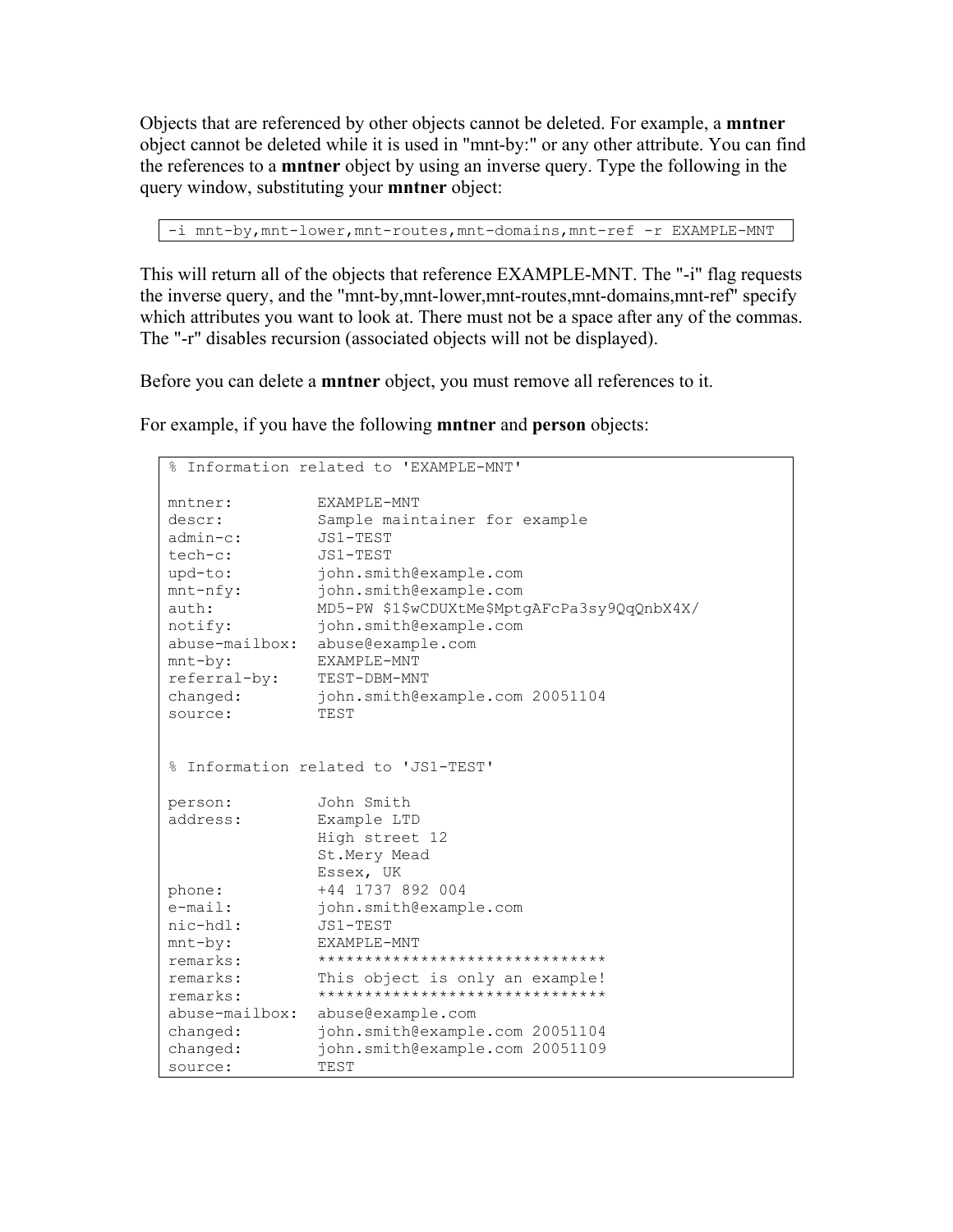<span id="page-29-0"></span>The **mntner** "EXAMPLE-MNT" cannot be deleted, because it is referenced by the **person** "JS1-TEST". The **person** "JS1-TEST" cannot be deleted, because it is referenced by the **mntner** "EXAMPLE-MNT". To delete these objects, do the following:

- 1. Modify the **person** object, and remove the "mnt-by:" attribute. This removes all protection, but this is not a security issue, because the object will be deleted.
- 2. Delete the **mntner** object.
- 3. Delete the **person** object.

(Please remember to delete all objects you created in the TEST database while doing these exercises.)

### **4.0 Extra Features**

### **4.1 Keeping a Password in** *Webupdates* **Memory**

If you want to use your maintainer authentication password in several updates, you can keep it in memory for a specified amount of time.

### **To do this:**

- 1. Before starting to update any of your objects, click on the **[Authorisation]** option.
- 2. Type in your password and select the amount of time that you want to keep your password in memory.

| Authorisation                                               |                                                 |
|-------------------------------------------------------------|-------------------------------------------------|
| │ Password: │ <del>भव्यव्यव्यव्यव्यव्यव्यव्यव्यव्यव्य</del> | expires in $1 \cdot 1$ hours 40 $\cdot$ minutes |
|                                                             | Register                                        |

3. Click on **Register**

You can now start editing your objects. From here on, and for however long that you specify, all updates submitted through *webupdates* from your computer will automatically include the password you entered.

### **4.2 Edit an Object in Text-Based View Using** *Webupdates*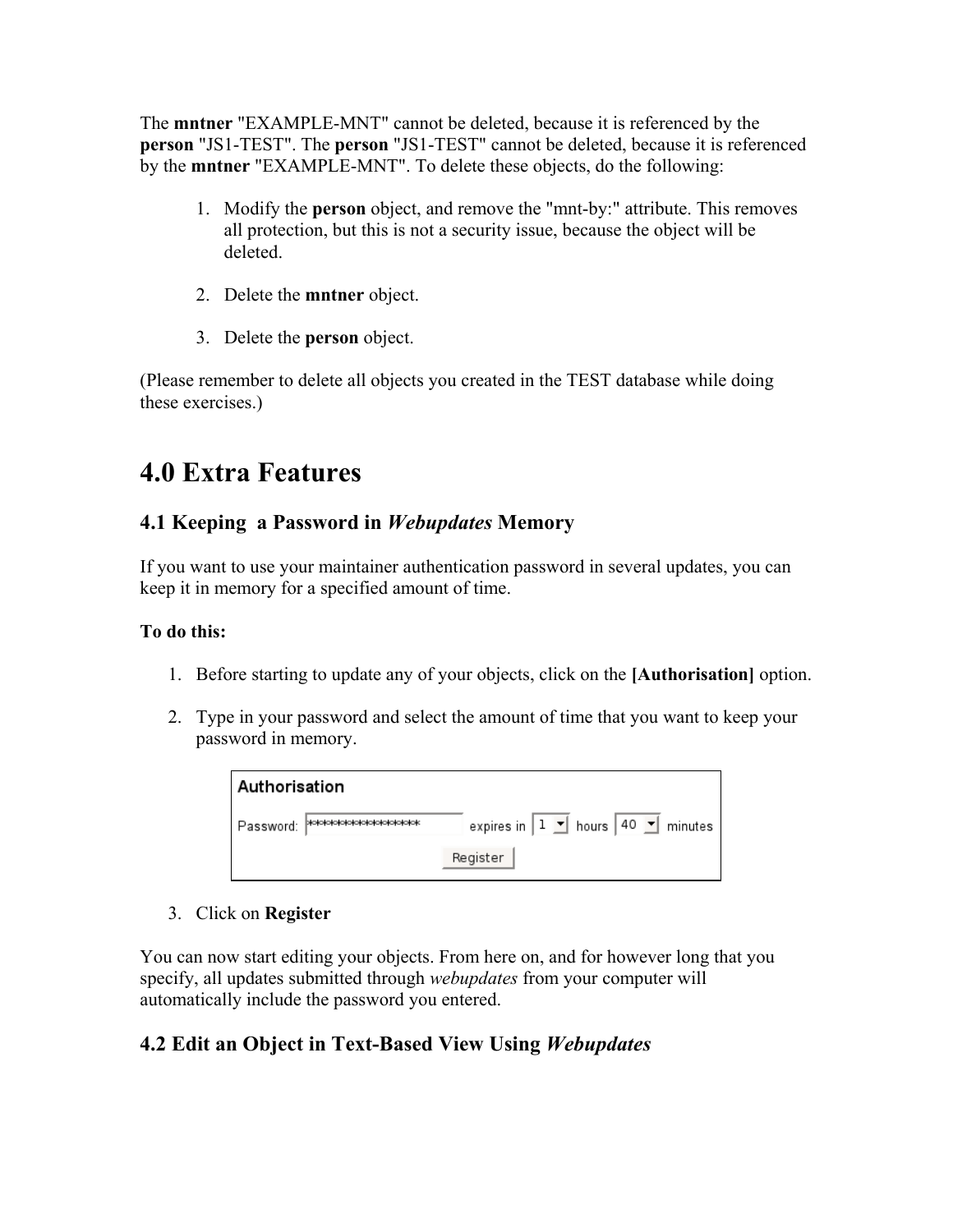Using *webupdates*, you can edit an object in text-based mode, as opposite to the fieldbased interface used so far. This can be helpful in situations when *copy-paste* operations are needed.

This is done using the **Switch View** option. It allows you to switch between 'field-based' and 'text-based' editing.

For example, if you are editing an object as shown below:

| [Help] [Add] [Edit] [Authorisation] [Select Source] [Query Database] [Copyright]<br><b>Updating RIPE TEST Database</b> |                                                      |
|------------------------------------------------------------------------------------------------------------------------|------------------------------------------------------|
| Legend                                                                                                                 |                                                      |
| Move field up<br>Convert field to multi-line<br>≕<br>Move field down<br>Add another line of the same field<br>$+$      | Help about the field<br>PI.<br>$\times$ Delete field |
| person:  John Smith                                                                                                    | 키티                                                   |
| address: Example LTD                                                                                                   | PI.<br>$\vert \cdot \vert \times$<br>$\ddot{}$       |
| High street 12<br>St.Mery Mead<br>address: IEssex, UK                                                                  | 리<br>$+$ $+$ $+$ $\times$                            |
| phone: +44 1737 892 004                                                                                                | 인터비취원                                                |
| e-mail:  john.smith@example.com                                                                                        | $+$ $+$ $\times$<br>린                                |
| nic-hdl: AUTO-1                                                                                                        | 귀<br>트<br>$+$ $+$                                    |
| remarks:  अञ्चलकात्कालकात्कालकात्कालकात्कालकात्कालकात्का                                                               | 귀 = + ↑<br>$\vert x \vert$                           |
| remarks: This object is only an example!                                                                               | P ≡ + ↑ → ×                                          |
| remarks:  ********************************                                                                             | 린                                                    |
| abuse-mailbox: abuse@example.com                                                                                       | PI≡I+I+I+I×I                                         |
| changed:  john.smith@example.com                                                                                       | 귀를 + ↑ +                                             |
| source: TEST                                                                                                           | 리크<br>$+$ $+$                                        |
| address<br>$\mathbf{r}$ the address<br>after<br>Add New Field:<br>▼                                                    | Field. Add a field                                   |
| <b>▽Force New</b>                                                                                                      |                                                      |
| Switch View<br>Submit Update                                                                                           |                                                      |

Pressing the **Switch View** button allows you to switch to text-based mode: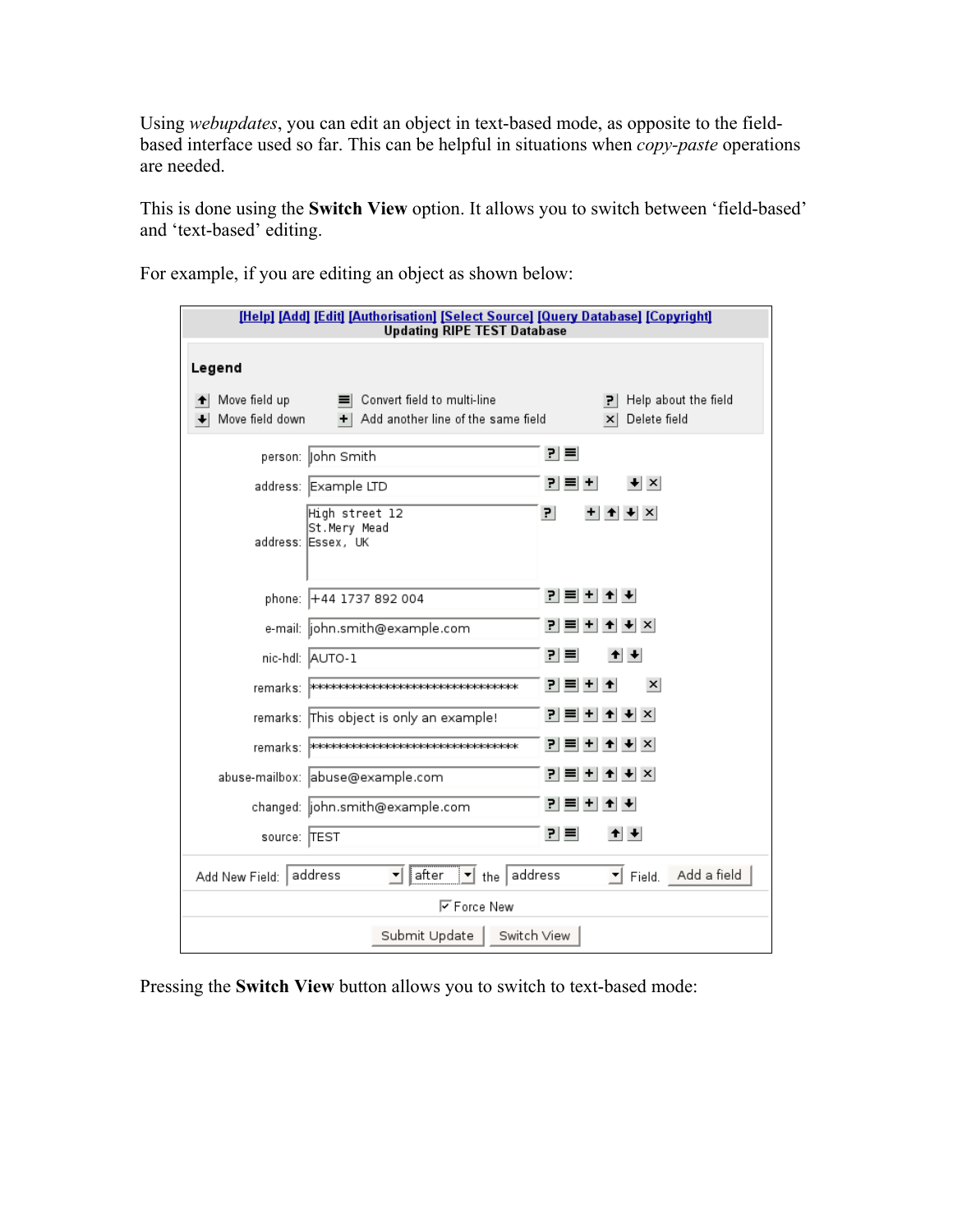<span id="page-31-0"></span>

In this mode, you can edit the object as free text, including adding and removing attributes to the object.

Pressing **Switch View** once again switches back to the field-based interface. Pressing **Submit Update** submits your update to the whois database.

You can switch between both edit modes interchangeably while editing an object. However, please notice that *webupdates* will only let you switch from text-based mode to field-based mode, if there are no syntax errors in the object.

### **4.3 Updates By E-mail**

Another way of updating objects in the RIPE/TEST database is by using e-mail. This is useful if you need to update several objects at the same time.

You should send updates to the TEST database to  $\leq$ test-dbm $\omega$ ripe.net>. We automatically process all updates sent to this e-mail address, no human handling is involved.

#### **Follow these steps when you prepare your e-mail:**

1. Include the complete objects that you wish to update (create, modify or delete) in the e-mail, with at least one blank line between each object, and completely aligned to the left (no space characters in the beginning of the lines). Please don't include any blank lines in between the attributes of any object, as this will prevent it from being recognised.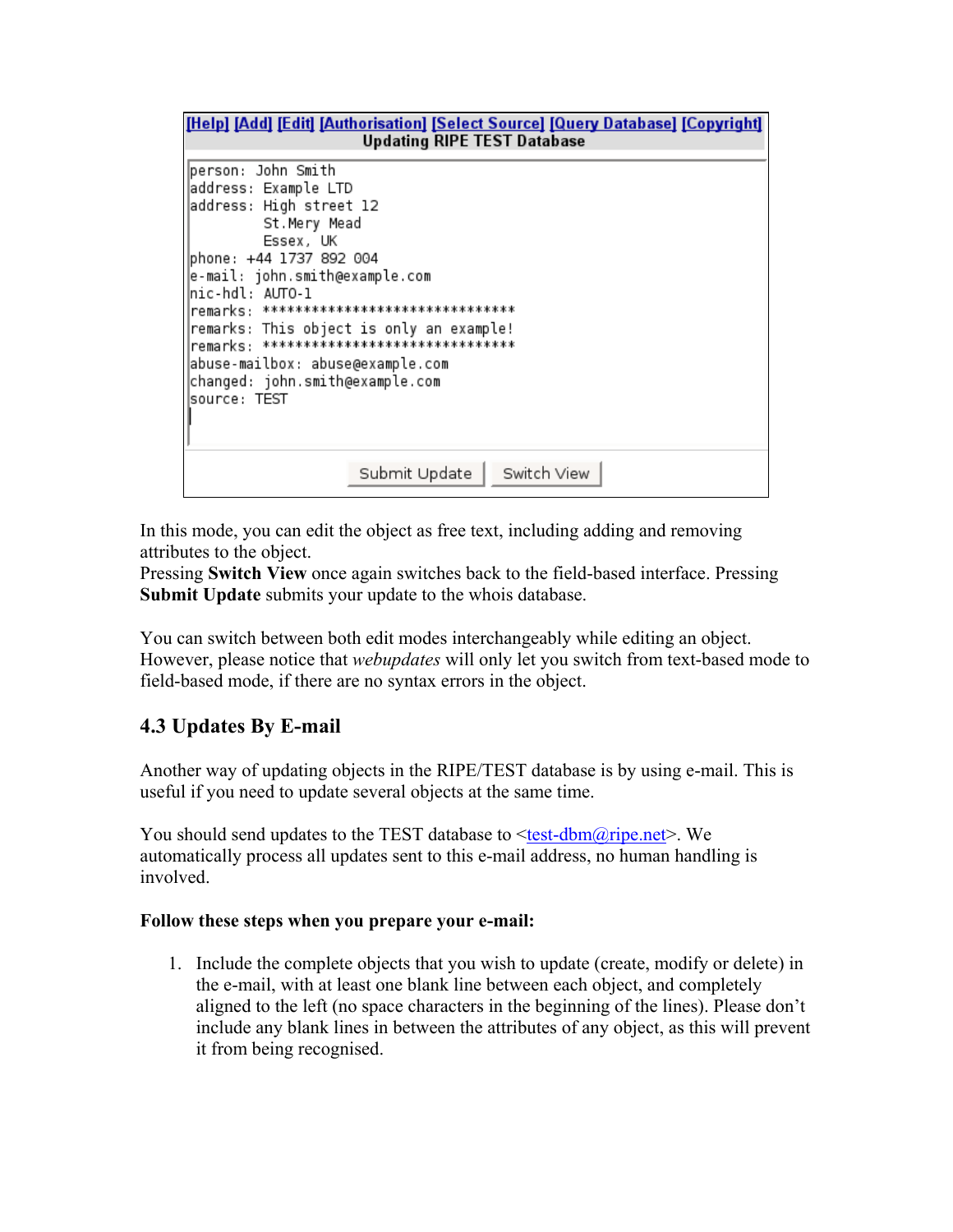2. If you want to delete an object, include the complete object exactly as stored in the whois database and add an extra field to the object with the syntax:

*delete: [reason for deleting]*

*3.* Include in the e-mail, all the clear-text passwords needed to perform the updates, with the following syntax:

*password: [clear-text password]* 

4. Send your e-mail to  $\leq$ test-dbm $@$ ripe.net>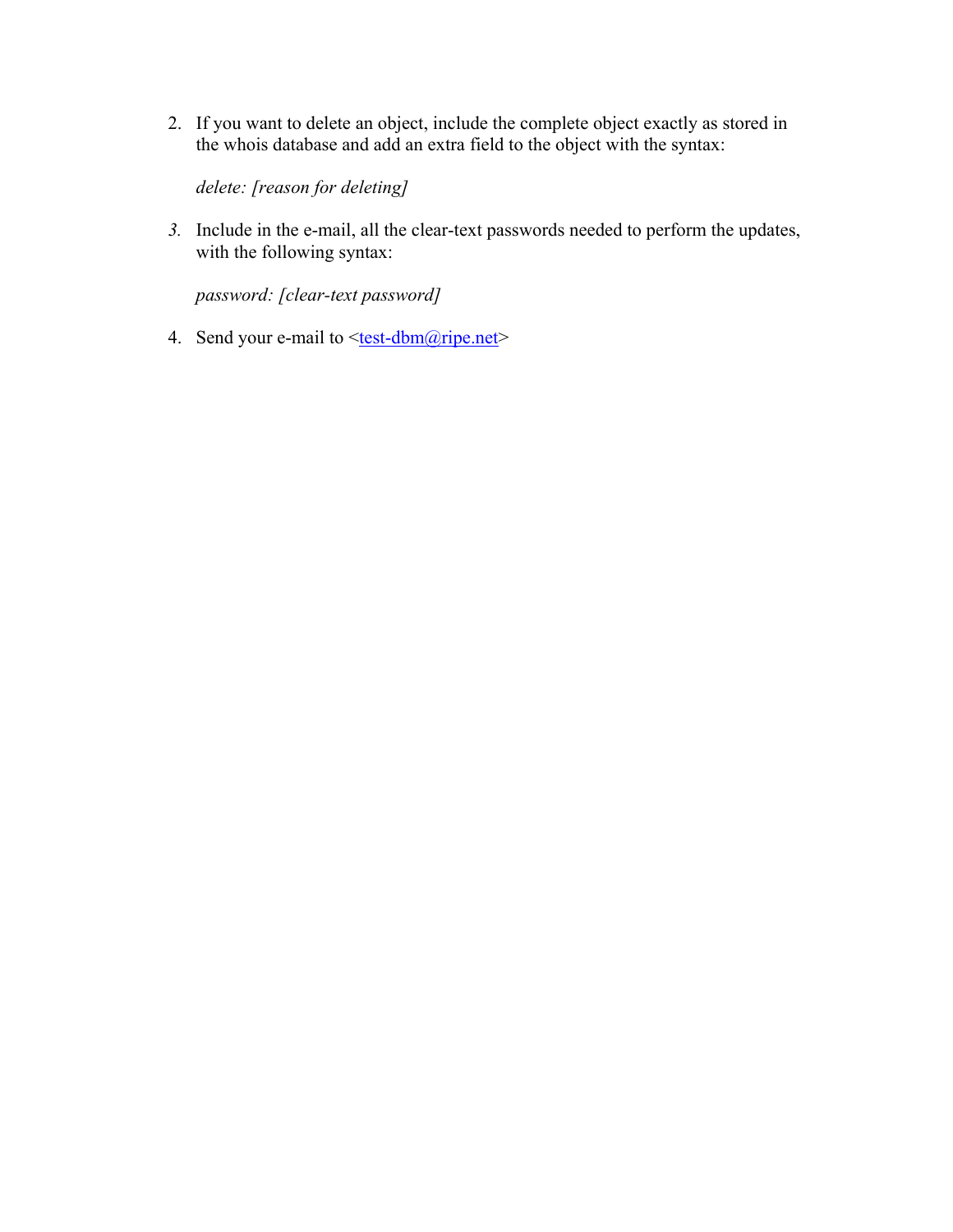<span id="page-33-0"></span>Here is an example of an e-mail update to the TEST database:

```
inetnum: 10.11.12.0 - 10.11.12.255 
netname: Example-Network 
descr: This is a new fictitious assignment 
           for the end-user called "Example" 
country: NL 
admin-c: JS1-TEST 
tech-c: MJ3-TEST 
status: ASSIGNED PA 
notify: john.smith@example.com 
notify: mark.johnson@ripe.net 
mnt-by: EXAMPLE-MNT 
mnt-lower: EXAMPLE-MNT 
mnt-routes: EXAMPLE-MNT 
changed: john.smith@example.com 20051129 
changed: john.smith@example.com 20051130 
source: TEST 
source: TEST<br>delete: IP assignment has been cancelled
person: John Smith 
address: Example LTD 
             High street 12 
             St.Mery Mead 
             Essex, UK 
phone: +44 1742 812 991 
e-mail: john.smith@example.com 
nic-hdl: JS1-TEST 
mnt-by: EXAMPLE-MNT 
remarks: *********************************************************** 
remarks: This object is still an example, but the phone has changed! 
remarks: *********************************************************** 
abuse-mailbox: abuse@example.com 
changed: john.smith@example.com 20051104 
changed: john.smith@example.com 20051109 
changed: john.smith@example.com 
source: TEST 
password: this is my clear-text password, really!
```
After your update has been processed, you will receive the results by e-mail. The reply will tell you which objects were updated successfully and which ones failed. For the objects that failed, you will get an explanation with the errors. This is similar to what is shown in the *webupdates* report.

### **4.4 Whois Client**

You can also perform queries on the database by using a whois software client.

There is a whois client, developed by the RIPE NCC, available for free download. [3]

To perform queries on the TEST database, use the syntax: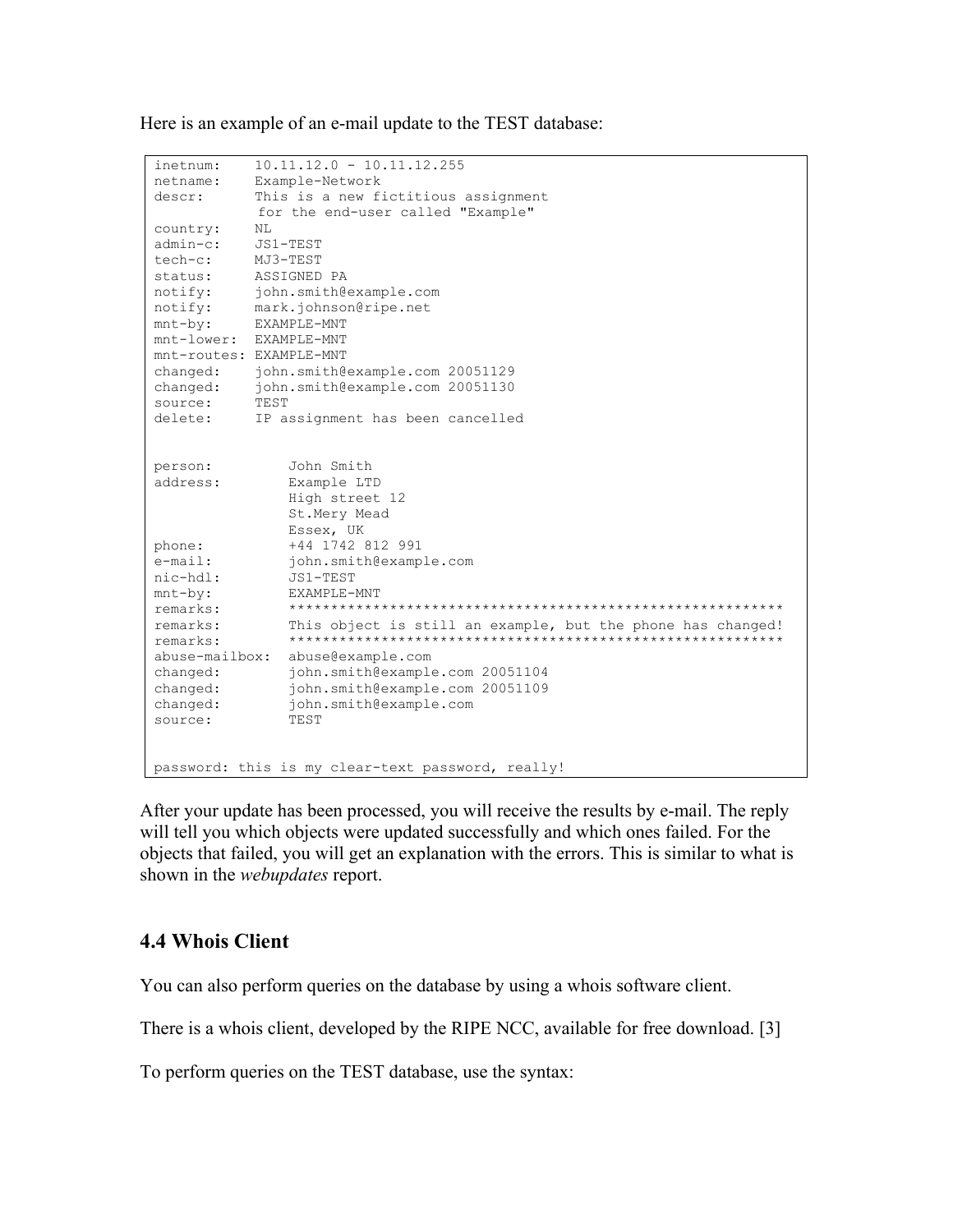#### <span id="page-34-0"></span>*whois –h test-whois.ripe.net <query-text>*

Where *<query-text>* is the full query text that would be entered in the web query box shown in Section [2.1 Web Queries.](#page-4-1)

### **4.5 Important Query Flags**

Here is a list of commonly used flags that can be useful when querying the whois database. Please note that these flags are case-sensitive.

#### **General query flags:**

- **-B** Disables the default query behaviour of filtering the "notify:", "changed:" and "email:" attributes, in place to protect users from contact abuse. This flag is helpful for retrieving the objects exactly as they are stored in the whois database. It is important to use this flag when updating database objects by e-mail, to prevent information from being lost in the update.
- **-r** Disables the default query behaviour of recursion for contact information after retrieving the objects that match the lookup key. You should use this flag if you do not want to retrieve also the **person** and **role** objects that contain the contact information associated to the object that you are querying for.
- **-t** <object-type> Requests a template for the specified object type. Using this flag you can see all the possible attributes used in an object type as well as their characteristics.
- **-v <object-type>** Requests a verbose template for the specified object type. This flag works as **–t,** but also gives you a detailed explanation of each attribute, and the expected syntax. It can be very helpful when you receive a syntax error while updating an object in the whois database.
- **-i <attribute-name> <inverse-key>** Perform an inverse query. This flag is useful to see in which objects a certain object is referenced. For example:

| .<br>-<br>______<br>$\sim$ | ١N<br>- |
|----------------------------|---------|
|----------------------------|---------|

will show all the objects that are maintained for updates by the maintainer EXAMPLE-MNT.

### **IP range query flags:**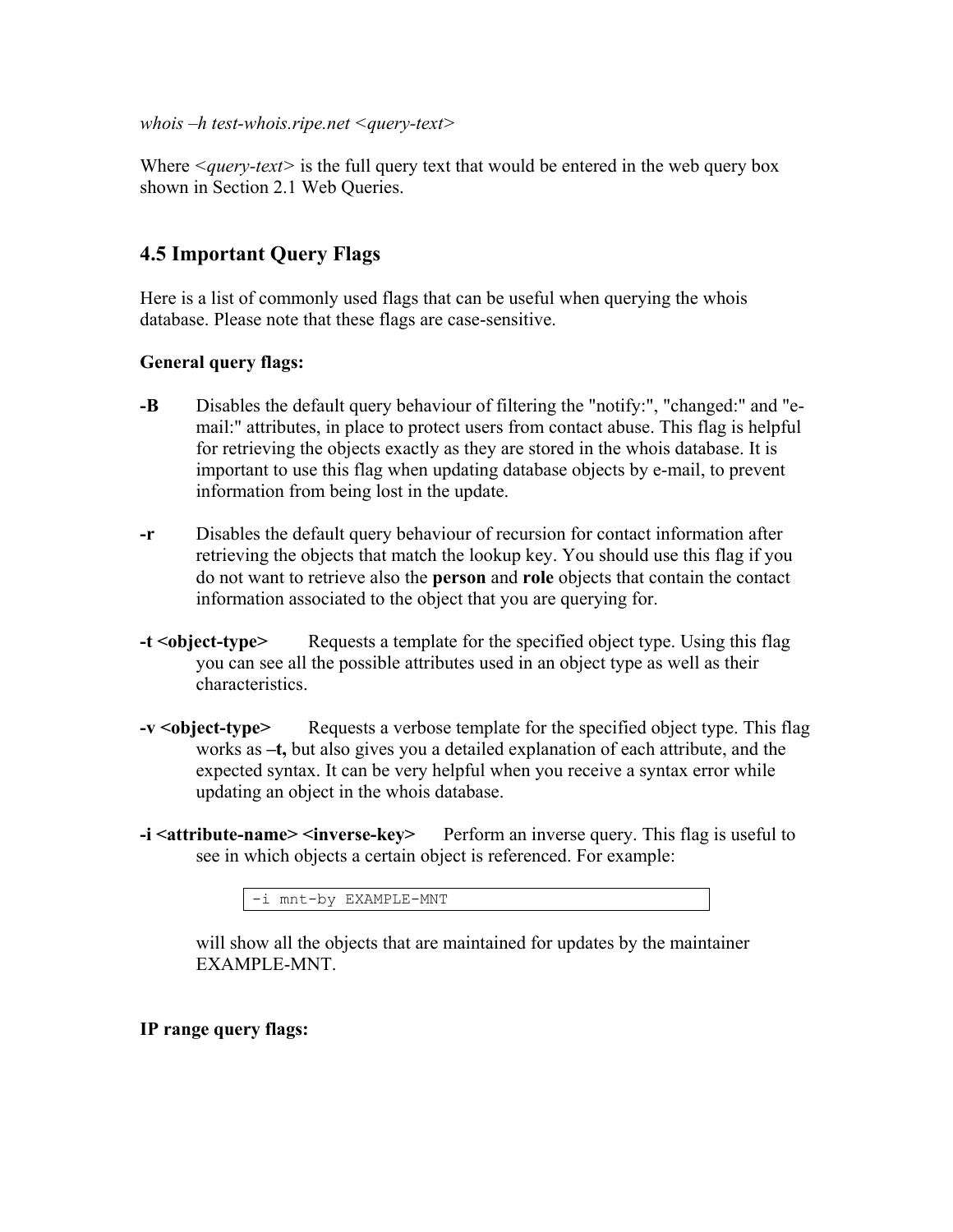- <span id="page-35-0"></span>**-l <ip-lookup>** *One-level less specific* query. This returns the smallest **inetnum**  range that encompasses the entire IP range specified in the query, excluding the exact match.
- **-L <ip-lookup>** *All-levels less specific* query. This returns all the less specific **inetnum** objects that encompass the IP range specified in the query, including the exact match.
- **-m <ip-lookup>** *One-level more specific* query. This returns the largest **inetnum**  ranges that are completely contained in the IP range specified in the query, excluding the exact match.
- **-M <ip-lookup>** *All-levels more specific* query. This returns all the levels of **inetnum** objects contained in the IP range specified in the query, excluding the exact match. This can return an extremely large number of objects, depending on which IP range is used.
- **-x <ip-lookup>** *Exact match* query. This returns the **inetnum** object that exactly corresponds to the IP range specified in the query. If no exact match is found no objects are returned.

In a default IP range query, without any of the flags mentioned above, the exact match object will be returned. If no exact match is found, the one-level less specific **inetnum**  object will be returned.

To see a full list of all the flags that you can use when querying the whois database, enter 'help' in the query box:

| ×<br>۰. |
|---------|
|---------|

# <span id="page-35-1"></span>**5.0 Using the Production RIPE Whois Database**

You should now have an understanding of the basic concepts of the RIPE Whois Database and be able to maintain your own data and perform queries. This section explains the differences between the TEST database and the RIPE Database.

For the RIPE Whois Database:

1. Queries use a different search tool:

<http://www.ripe.net/whois>

2. For queries using a whois client, connect to the server: *whois.ripe.net*

*whois –h whois.ripe.net <query-text>*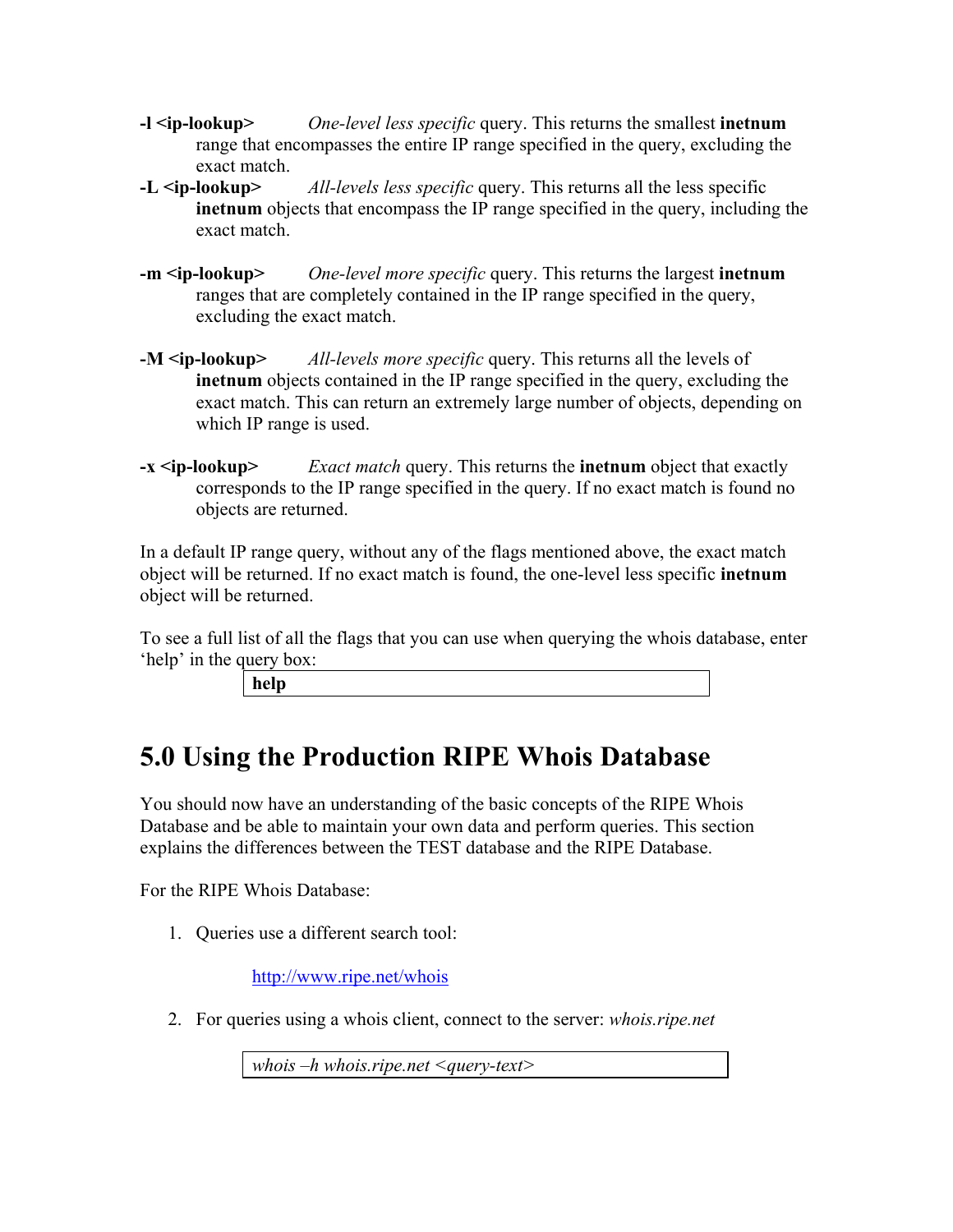<span id="page-36-0"></span>3. In *webupdates*, select RIPE Database as the source (default), by using the **[Select Source]** option:

| <b>Select Source</b>          |                                    |
|-------------------------------|------------------------------------|
| <b>Current Configuration:</b> |                                    |
| Source:                       | RIPE                               |
| Update Url:                   | http://www.ripe.net/syncupdates    |
| Query Host:                   | whois.ripe.net                     |
| Query Port:                   | 43                                 |
| Query Url:                    | http://www.ripe.net/fcgi-bin/whois |
| <b>RIPE Database</b>          | Select Update Source               |

- 4. You should send e-mail updates to the RIPE Database to  $\leq \frac{\text{auto-dbm@ripe.net}}{\text{drive.net}}$ .
- 5. Objects in the RIPE Database use RIPE for both the "source:" attribute and the suffix appended to "nic-hdl:" attributes.
- 6. When creating your **mntner** object in the RIPE Whois Database, use RIPE-DBM-MNT for the "referral-by:" attribute.
- 7. You cannot create **inetnum** objects in the RIPE Whois Database unless you have received authorisation from the LIR that holds the responsibility for that address range.

### **6.0 Where to Learn More**

The following resources are available to help you use the RIPE Whois Database.

### **6.1 Whois Help**

A query for "help" will return a full list of all of the 'flags' that you can use when you query the database.

help

While we covered some of these in this document, there are many others.

To receive detailed information about an object type and all of its attributes, query for:

-v <object-type>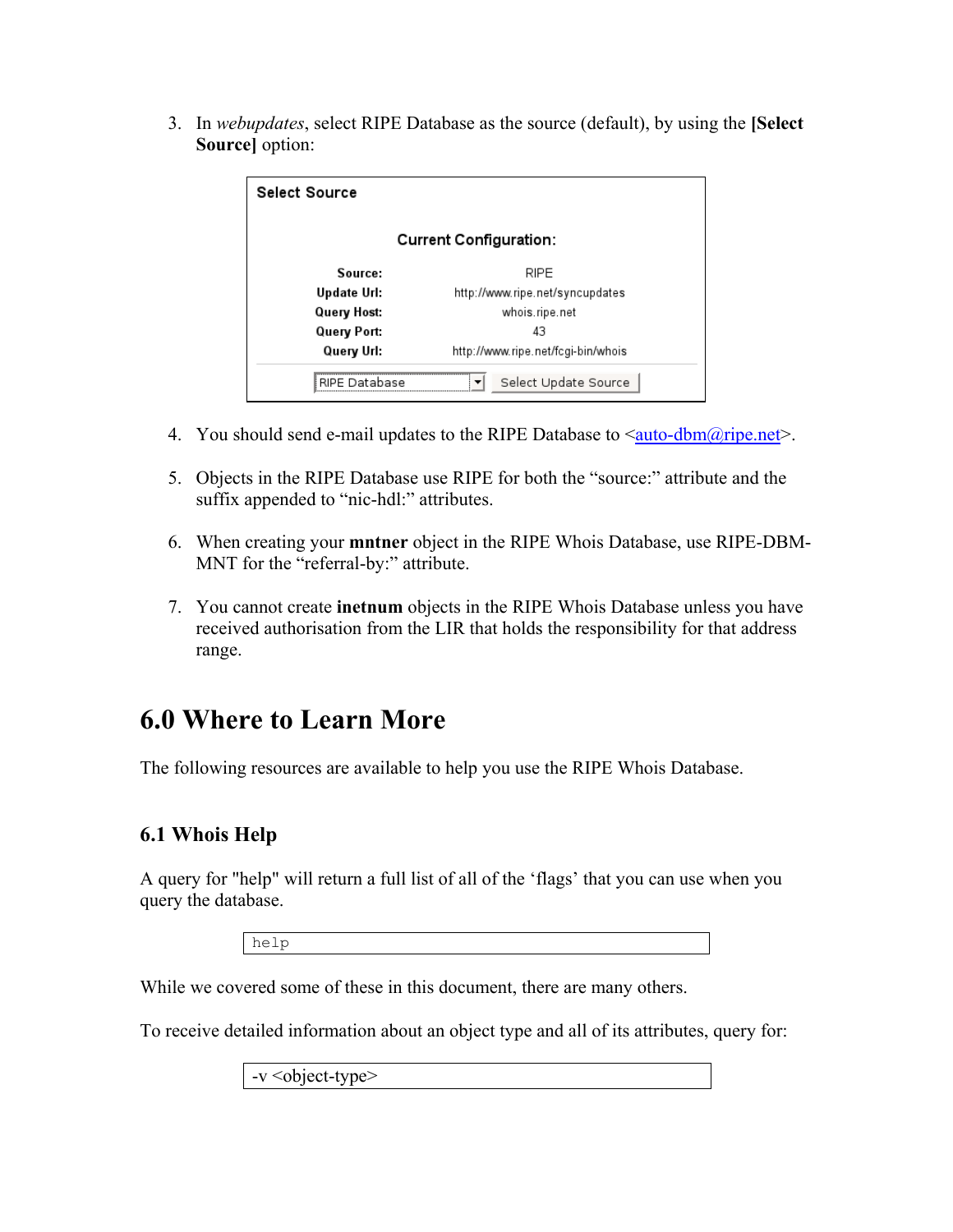### <span id="page-37-0"></span>**6.2 Database FAQ**

The Database Frequently Asked Questions (FAQs) are available at:

<http://www.ripe.net/info/faq/db/index.html>

We frequently update this page with helpful information based on the needs of users and new features offered by the software.

### **6.3 RIPE Whois Database Documents**

The definitive source of information for the RIPE Whois Database is the database area of the RIPE Document Store:

<http://www.ripe.net/ripe/docs/database.html>

Here you can find the latest versions of the RIPE Whois Database Reference Manuals, which contain detailed information about all of the topics covered in this guide, as well as other relevant documents covering how to use the RIPE Whois Database.

### **6.4 LIR Training Courses**

The RIPE NCC provides training for Local Internet Registries. You can find more information about this at:

<http://www.ripe.net/training/>

### **6.5 Specific Questions**

If you have a specific question that has not been answered in this guide, send it to  $\langle$ [ripe-](mailto:ripe-dbm@ripe.net) $\underline{\text{dbm}}(\overline{\text{a}})$ ripe.net >. A RIPE NCC support engineer will answer your mail.

You can also post a question to the  $\leq$ db-help@ripe.net mailing list. You can find information about this list at:

<http://www.ripe.net/mailman/listinfo/db-help/index.html>

### **References**

[1] RIPE Whois Database Query Reference Manual: <http://www.ripe.net/ripe/docs/db-query-manual.html>